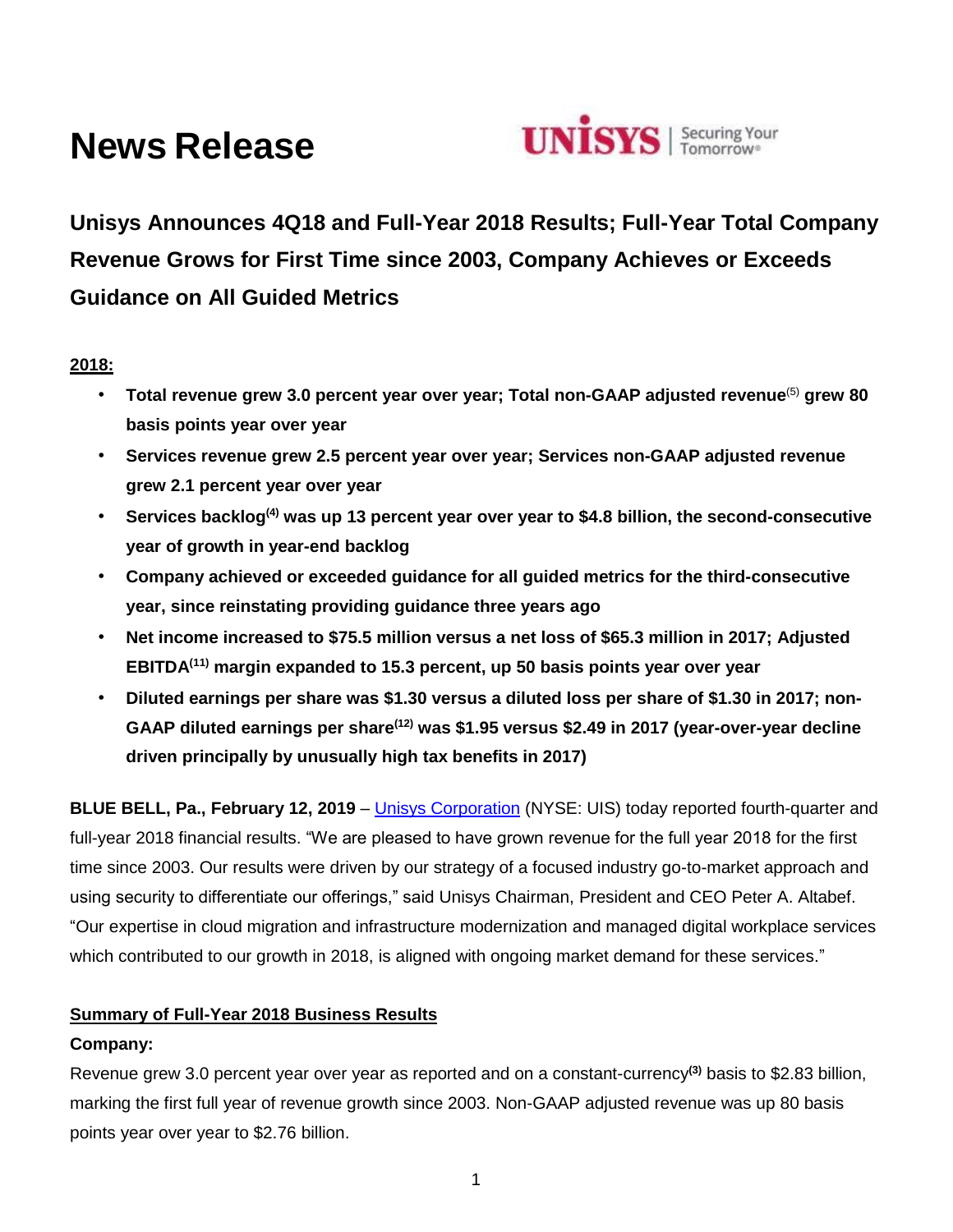Operating profit margin expanded 660 basis points year over year to 10.1 percent. Non-GAAP operating profit<sup>(6)</sup> margin expanded 20 basis points year over year to 8.9 percent, even with lower Technology revenue year over year, as expected due to a lighter ClearPath Forward® renewal schedule.

Net income for 2018 was \$75.5 million, versus a net loss of \$65.3 million in 2017. Diluted earnings per share was \$1.30, versus a diluted loss per share of \$1.30 in 2017. Non-GAAP diluted earnings per share was \$1.95 versus \$2.49 in the prior year. 2017 included tax benefits of \$50.4 million, or \$0.69 per diluted share, driven by unusually high tax credits, principally related to the enactment of the Tax Cut and Jobs Act.

Adjusted EBITDA for 2018 increased 4.3 percent to \$422.5 million, and Adjusted EBITDA margin expanded to 15.3 percent, up 50 basis points year over year.

2018 operating cash flow was \$73.9 million versus \$166.4 million in 2017. 2018 adjusted free cash flow<sup>(14)</sup> was \$62.0 million, versus \$210.8 million in 2017. Adjusted free cash flow was expected to decline year over year due in part to outperformance on this metric in 2017. However, the year-over-year decline was larger than expected, largely driven by increased capital expenditures related to new public sector deals and timing of cash collection due to the U.S. Federal Government shutdown, and was impacted by working capital at the company's UK-based check-processing joint venture.

2018 Total Contract Value**(1)** (or "TCV") grew 27 percent year over year, and new business TCV grew 51 percent.

## **Services:**

2018 Services revenue grew 2.5 percent year over year (or 2.4 percent in constant-currency) to \$2.39 billion, marking the first full year of revenue growth for the segment since 2006. Services non-GAAP adjusted revenue grew 2.1 percent year over year to \$2.38 billion. Services backlog grew 13 percent year over year to end 2018 at \$4.8 billion, representing the second-consecutive year of growth in year-end backlog. New Services contracts in implementation stage can impact margins, as costs are incurred ahead of revenue being recognized, and this was the case during 2018. As a result, Services gross profit margin was 16.0 percent, down 80 basis points year over year, and Services operating profit margin was 2.8 percent, flat year over year. Non-GAAP adjusted Services gross profit<sup>(7)</sup> margin was 15.6 percent, down 120 basis points year over year, and non-GAAP adjusted Services operating profit<sup>(8)</sup> margin was 2.4 percent, down 40 basis points year over year.

2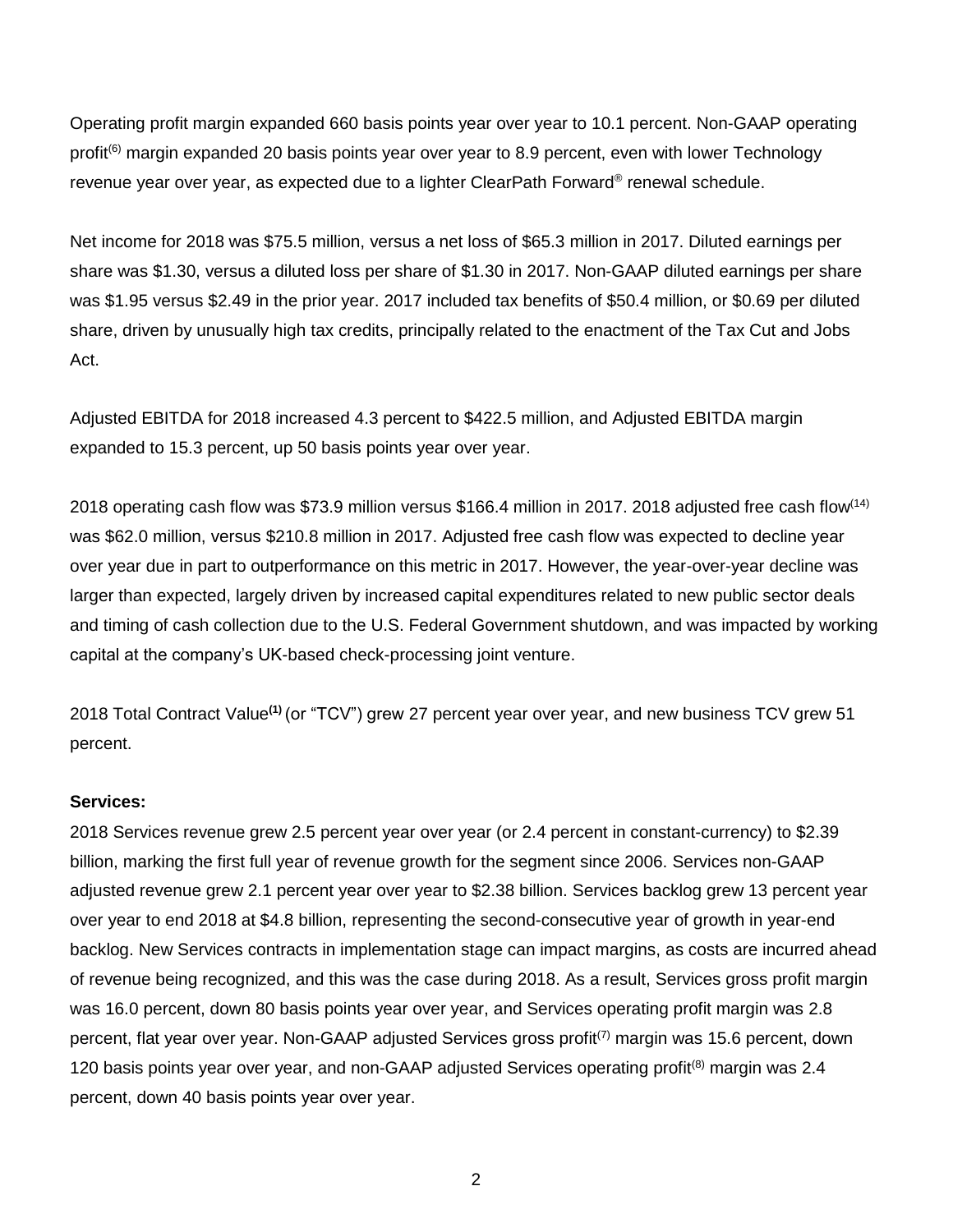# **Technology:**

2018 Technology revenue was \$438.7 million, up 6.1 percent year over year (or 6.5 percent in constant currency). Non-GAAP adjusted Technology revenue for 2018 was \$385.7 million, down 6.7 percent year over year, as expected due to the ClearPath Forward renewal schedule. Technology gross profit margin for 2018 expanded 1000 basis points year over year to 69.4 percent. Technology operating profit margin was up 1250 basis points year over year to 51.3 percent. Non-GAAP adjusted Technology gross profit<sup>(9)</sup> margin for 2018 expanded 600 basis points year over year to 65.4 percent. Non-GAAP adjusted Technology operating profit<sup>(10)</sup> margin was up 620 basis points year over year to 45.0 percent. Due to this margin expansion (which was largely driven by a revenue mix that was more software than hardware), non-GAAP adjusted Technology operating profit grew year over year, despite lower non-GAAP adjusted Technology revenue.

# **Summary of Fourth-Quarter 2018 Business Results**

# **Company:**

Revenue grew 2.2 percent year over year to \$760.9 million (up 4.8 percent in constant-currency). Non-GAAP adjusted revenue was up 1.3 percent year over year to \$754.6 million.

Operating profit margin was 9.5 percent, down 150 basis points year over year. Non-GAAP operating profit margin was 11.9 percent, down 400 basis points year over year. These margin declines were largely due to a lighter Technology renewal schedule and were also impacted by new business in implementation stage in Services.

Net income for the fourth quarter was \$25.0 million, versus \$50.5 million in the fourth quarter of 2017. Diluted earnings per share was \$0.41, versus \$0.76 in the fourth quarter of 2017. Non-GAAP diluted earnings per share was \$0.97 versus \$1.75 in the prior-year period. The fourth quarter of 2017 included tax benefits of \$29.3 million, or \$0.41 per diluted share, driven by unusually high tax credits, principally related to the enactment of the Tax Cut and Jobs Act.

Adjusted EBITDA for the fourth quarter was \$134.5 million, and Adjusted EBITDA margin was 17.8 percent, both down year over year due to the same issues that impacted non-GAAP operating profit margin.

Fourth quarter operating cash flow was \$151.3 million versus \$202.7 million in the fourth quarter 2017. Fourth quarter adjusted free cash flow was \$123.8 million, versus \$207.4 million in the fourth quarter of 2017, largely driven by timing of cash collection due to the U.S. Federal Government shutdown and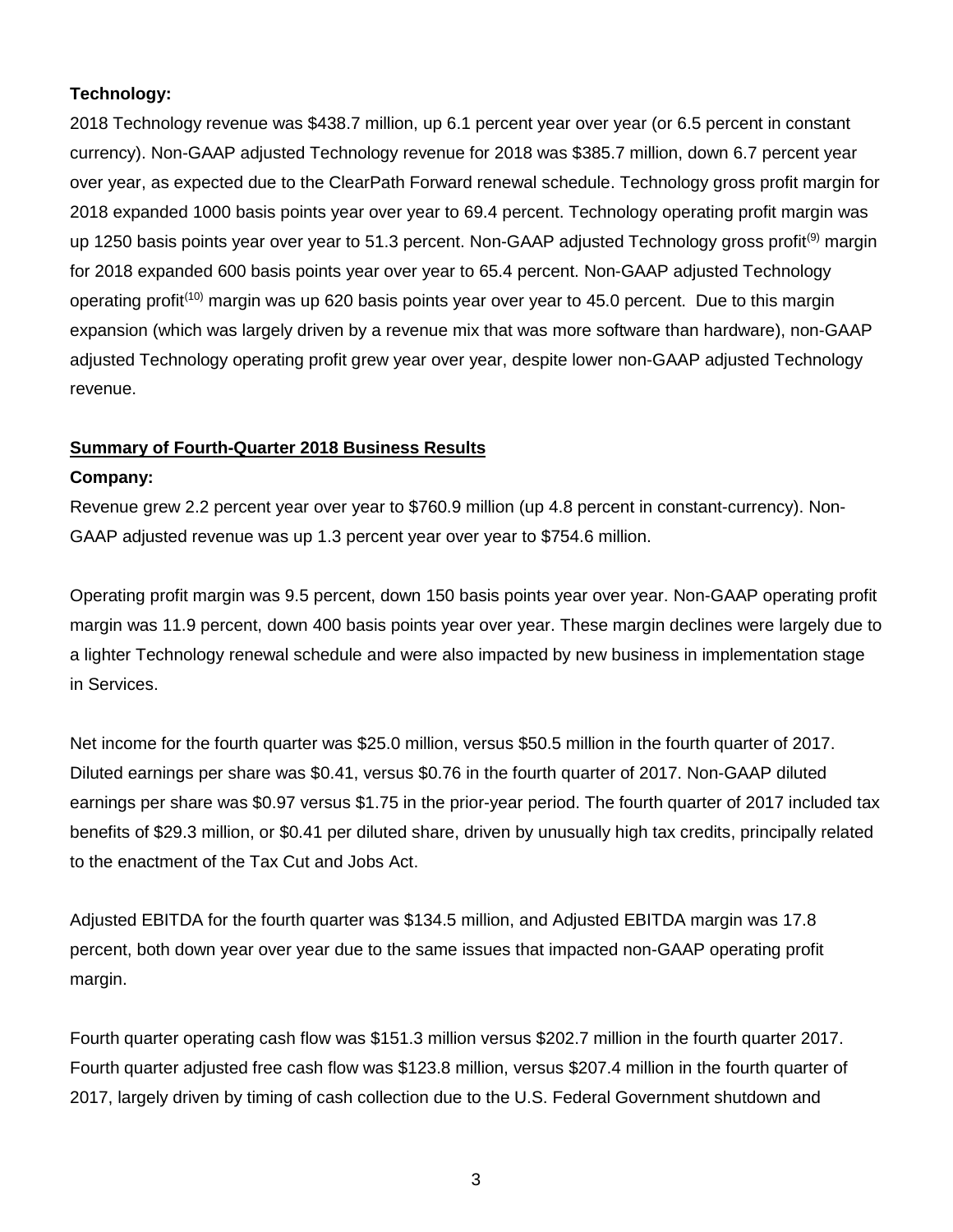working capital at the company's check-processing joint venture, as noted above. At December 31, 2018, the company had \$605 million in cash and cash equivalents.

TCV was down 49 percent year over year in the fourth quarter, and new business TCV was down 51 percent, due to uncharacteristically high growth of these metrics in the fourth quarter of 2017.

## **Services:**

Services revenue grew 5.6 percent year over year (or 8.3 percent in constant-currency) to \$625.5 million, marking the third-consecutive quarter of revenue growth for the segment. Services non-GAAP adjusted revenue grew 4.5 percent year over year to \$619.2 million. As was the case for the full year 2018, new Services contracts in implementation stage also impacted the fourth quarter of 2018. Services gross profit margin was 15.0 percent, down 310 basis points year over year, and Services operating profit margin was 2.1 percent, down 270 basis points year over year. Non-GAAP adjusted Services gross profit margin was 14.1 percent, down 400 basis points year over year, and non-GAAP adjusted Services operating profit margin was 1.1 percent, down 370 basis points year over year. These margins were also impacted by increased costs associated with certain existing contracts.

## **Technology:**

Technology revenue in the fourth quarter was \$135.4 million, down 11.0 percent year over year (or 9.1 percent in constant currency) driven by the ClearPath Forward renewal schedule, which was expected to be lighter than in the prior-year period. Technology gross profit margin for the fourth quarter expanded 560 basis points year over year to 75.5 percent. Technology operating profit margin was up 120 basis points year over year to 58.6 percent. The improvements to Technology margins were driven in part by a higher mix of software revenue in the quarter.

# **Key Fourth-Quarter Contract Signings:**

In the fourth quarter, the company entered into several key contracts in each of its sectors including the following:

- U.S. Federal: Unisys was selected by the Office of the Comptroller of the Currency (OCC), an independent bureau of the U.S. Department of the Treasury, to provide secure cloud services for the agency's employees under a blanket purchasing agreement worth up to \$69 million. Under the agreement, Unisys will implement and validate identity and access management and cloud access broker services so the OCC can securely operate critical applications in the cloud.
- Public: A U.S. state government awarded Unisys a contract for Stealth™ software and comprehensive security services. Following the consolidation of 50 of the state's data centers, Unisys is helping the state to implement uniform security across its newly integrated data center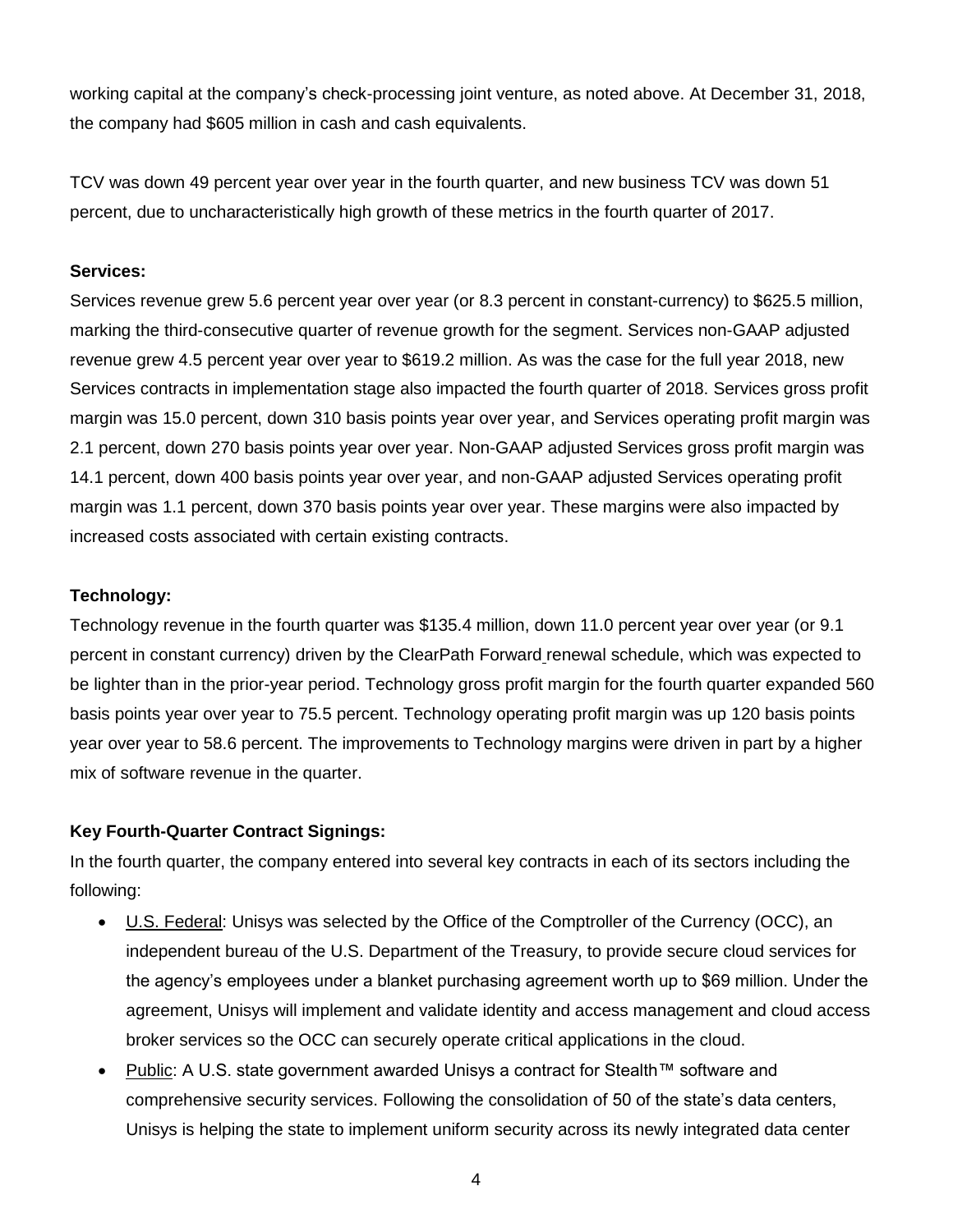and is using microsegmentation to segregate agency servers and applications co-located on a single physical network.

- Commercial: MASkargo, the cargo division of Malaysia Airlines, will further enhance the digital transformation of its business using two secure cloud-based Unisys Digistics™ digital logistics solutions to make the airline's cargo services available to a wider global freight market and provide customers with industry-leading visibility across the shipment lifecycle.
- Financial Services: Unisys renewed its agreement with a major Brazilian bank to provide application services support for the bank's contract management services, which support 70 percent of the total mortgage market in Brazil.

# **Representative 2018 and 2019 Awards and Accolades:**

- Gartner: Unisys is a Leader in the Magic Quadrant for Managed Workplace Services, North America (ranked highest of all firms profiled for "ability to execute")
- ISG: Unisys is a Leader in Managed Digital Workplace Services (Global, USA, and UK evaluations)
- NelsonHall Research: Unisys is a Leader in Cloud Advisory, Assessment and Migration Services
- HfS Research: Unisys is a Leader in the Blueprint for ServiceNow Services
- HfS Research: Unisys is a Top 10 provider of Infrastructure and Enterprise Cloud Services
- Awarded "Best Supply Chain Architecture" for one of the modules within Digistics™ cargo logistics solution and "Best Software Architecture in IT Products" for AirCore®, the company's advanced passenger services solution, at the ICMG Global Enterprise Architecture Excellence Awards

# **Conference Call**

Unisys will hold a conference call today at 5:00 p.m. Eastern Time to discuss its results. The listen-only webcast, as well as the accompanying presentation materials, can be accessed on the Unisys Investor website at [www.unisys.com/investor.](http://www.unisys.com/investor) Following the call, an audio replay of the webcast, and accompanying presentation materials, can be accessed through the same link.

(1) **Total Contract Value** – TCV is the estimated total contractual revenue related to contracts signed in the period including option years (U.S. Federal contracts only) and without regard for cancellation terms. New business TCV represents TCV attributable to new scope for existing clients and new logo contracts.

(2) **Annual Contract Value** – ACV represents the revenue expected to be recognized during the first twelve months following the signing of a contract in the period.

(3) **Constant currency** – The company refers to growth rates in constant currency or on a constant currency basis so that the business results can be viewed without the impact of fluctuations in foreign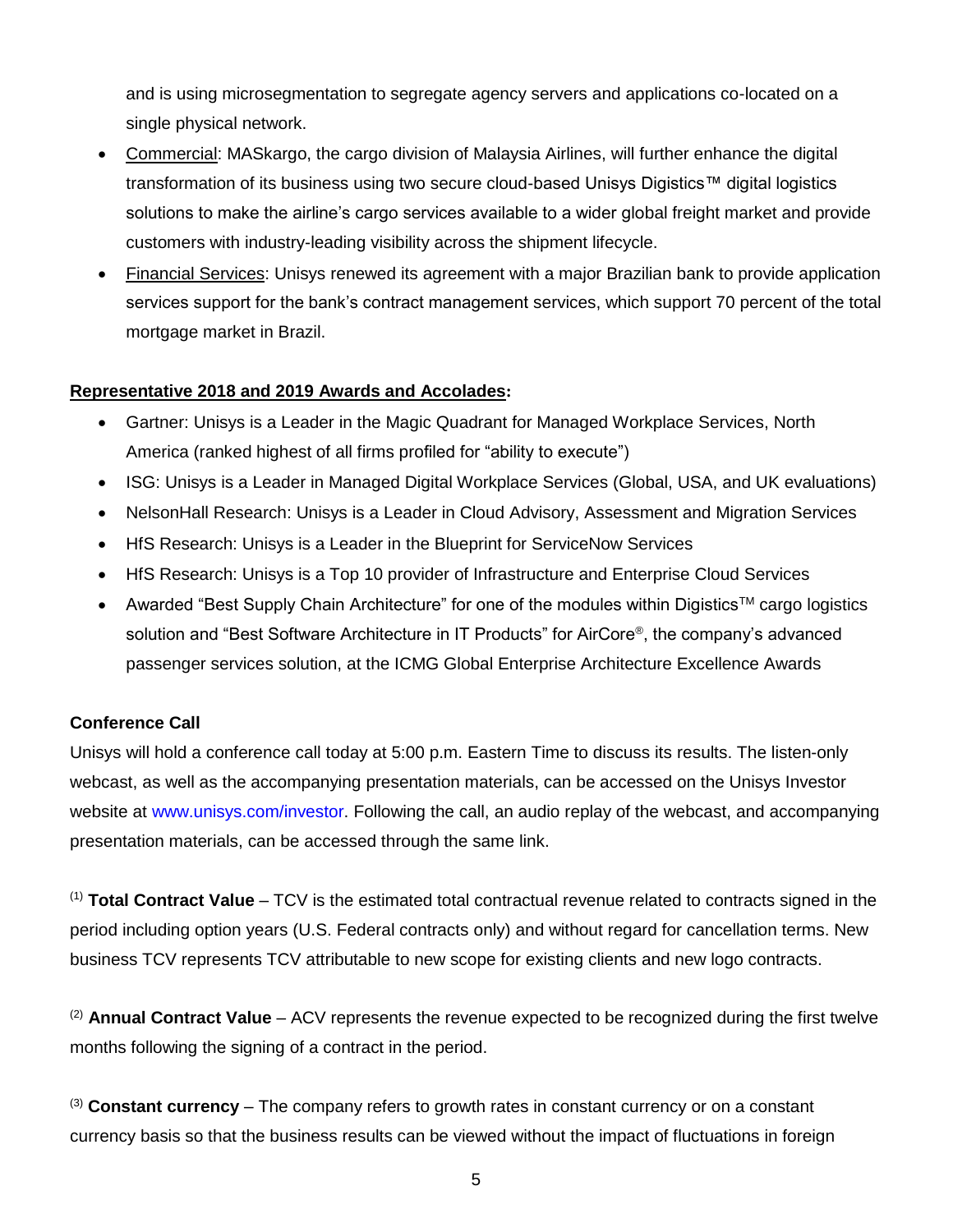currency exchange rates to facilitate comparisons of the company's business performance from one period to another. Constant currency is calculated by retranslating current and prior period results at a consistent rate.

(4) **Services Backlog** – Services Backlog is the balance of contracted services revenue not yet recognized, including only the funded portion of services contracts with the U.S. Federal government.

## **Non-GAAP and Other Information**

Although appropriate under generally accepted accounting principles ("GAAP"), the company's results reflect revenue and charges that the company believes are not indicative of its ongoing operations and that can make its revenue, profitability and liquidity results difficult to compare to prior periods, anticipated future periods, or to its competitors' results. These items consist of certain portions of revenue, postretirement and cost-reduction and other expense. Management believes each of these items can distort the visibility of trends associated with the company's ongoing performance. Management also believes that the evaluation of the company's financial performance can be enhanced by use of supplemental presentation of its results that exclude the impact of these items in order to enhance consistency and comparativeness with prior or future period results. The following measures are often provided and utilized by the company's management, analysts, and investors to enhance comparability of year-over-year results, as well as to compare results to other companies in our industry.

(5) **Non-GAAP adjusted revenue** – In 2018, the company's non-GAAP results reflect adjustments to exclude certain revenue. This includes revenue from software license extensions and renewals which were contracted for in 2017 and properly recorded as revenue at that time under the revenue recognition rules then in effect (ASC 605). Upon adoption of the new revenue recognition rules (ASC 606) on January 1, 2018, and since the company adopted ASC 606 under the modified retrospective method whereby prior periods were not restated, the company was required to include \$53 million in the cumulative effect adjustment to retained earnings on January 1, 2018. ASC 606 requires revenue related to software license renewals or extensions to be recorded when the new license term begins, which in the case of the \$53 million is January 1, 2018. The company has excluded revenue and related profit for these software licenses in its non-GAAP results since it has been previously reported in 2017. This is a one-time adjustment and it will not reoccur in future periods. However, in its 2018 quarterly disclosures, the company is required to report what its financial statements would have been if it had not adopted ASC 606. The \$53 million is included in those adjustments. There are additional adjustments being made, but they do not represent previously recorded revenue. Those adjustments represent other differences between ASC 605 and ASC 606, principally extended payment term software licenses and short-term software licenses both of which are recorded at the inception of the license term under ASC 606 but were required to be

6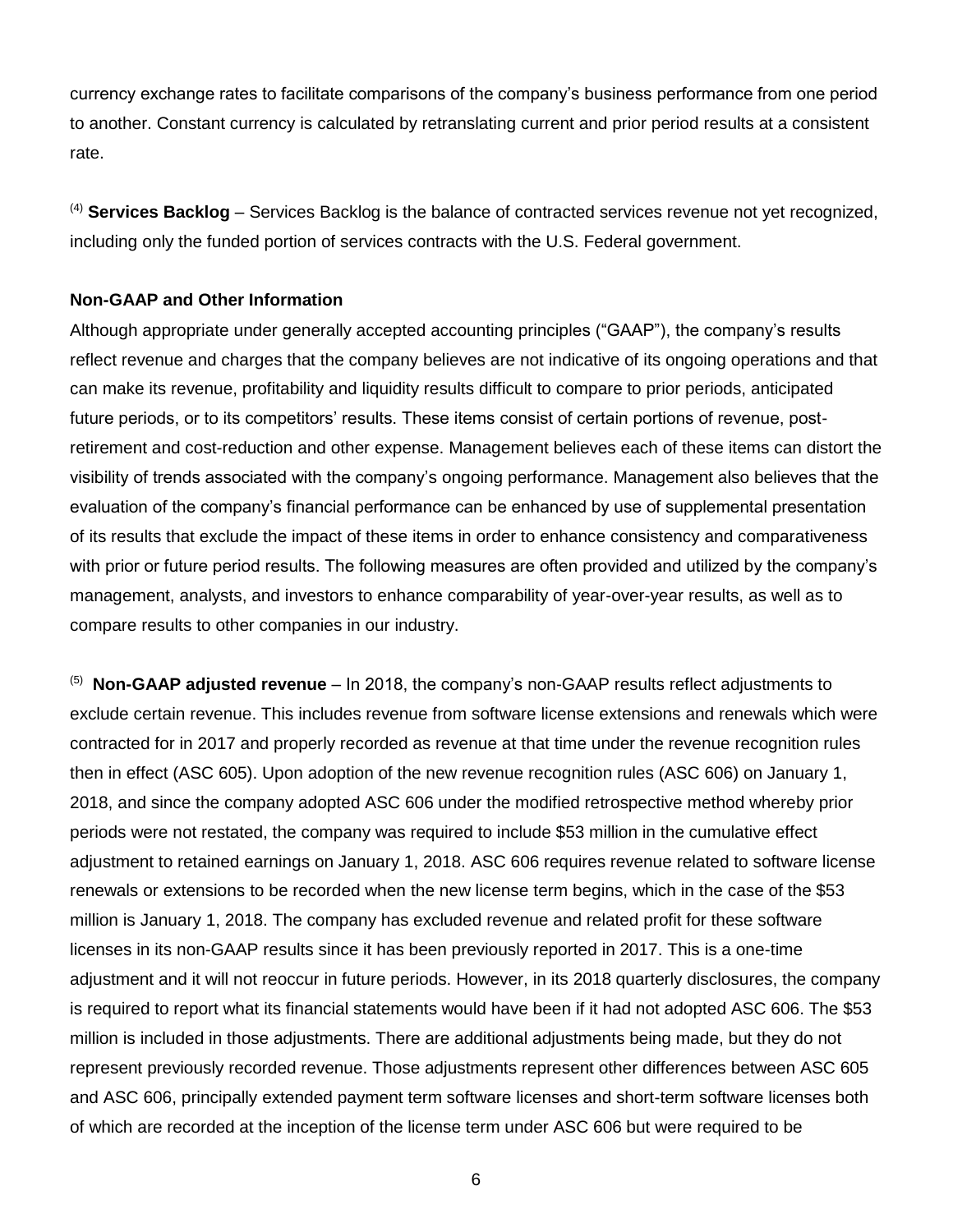recognized ratably over the software license term under ASC 605. Additionally, the company's non-GAAP results include adjustments to exclude certain revenue and related profit relating to reimbursements from the company's check-processing JV partners for restructuring expenses included as part of the company's restructuring program.

(6) **Non-GAAP operating profit** - The company recorded pretax post-retirement expense and pretax charges in connection with cost-reduction activities and other expenses. For the company, non-GAAP operating profit excluded these items. The company believes that this profitability measure is more indicative of the company's operating results and aligns those results to the company's external guidance which is used by the company's management to allocate resources and may be used by analysts and investors to gauge the company's ongoing performance. During 2018, the company included the non-GAAP adjustments discussed in (5) herein.

(7) **Non-GAAP adjusted Services gross profit** – During 2018, the company included the adjustments discussed in (5) herein.

(8) **Non-GAAP adjusted Services operating profit** – During 2018, the company included the adjustments discussed in (5) herein.

(9) **Non-GAAP adjusted Technology gross margin** – In the first quarter of 2018, the company included the ASC 606 adjustment discussed in (5) above.

(10) **Non-GAAP adjusted Technology operating margin** – In the first quarter of 2018, the company included the ASC 606 adjustment discussed in (5) above.

(11) **EBITDA & adjusted EBITDA** – Earnings before interest, taxes, depreciation and amortization ("EBITDA") is calculated by starting with net income (loss) attributable to Unisys Corporation common shareholders and adding or subtracting the following items: net income attributable to noncontrolling interests, interest expense (net of interest income), provision for income taxes, depreciation and amortization. Adjusted EBITDA further excludes post-retirement expense, cost-reduction and other expense, non-cash share-based expense, and other (income) expense adjustment. In order to provide investors with additional understanding of the company's operating results, these charges are excluded from the adjusted EBITDA calculation. During 2018, the company included the adjustments discussed in (5) herein.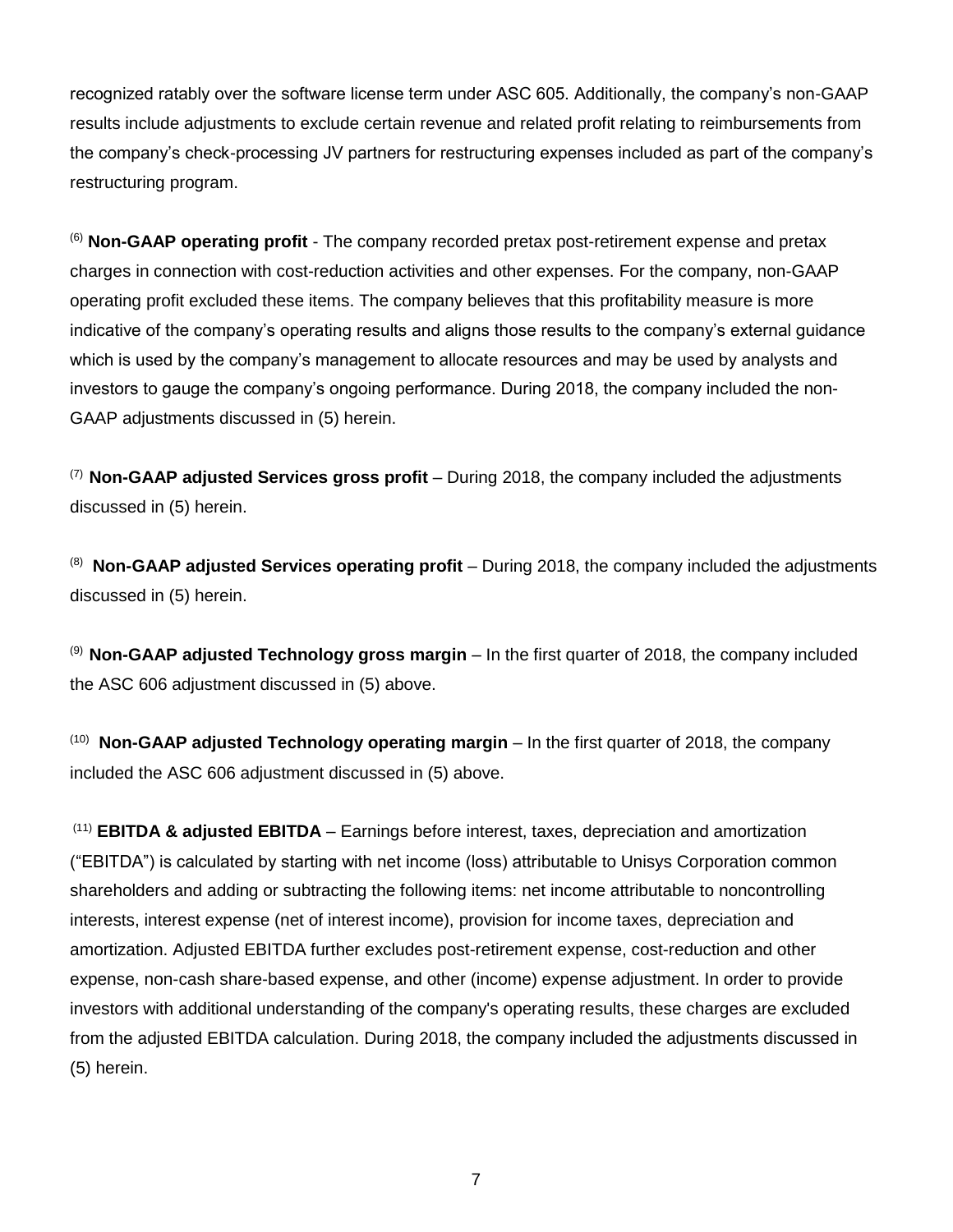(12) **Non-GAAP diluted earnings per share** - The company has recorded post-retirement expense and charges in connection with cost-reduction activities and other expenses. Management believes that investors may have a better understanding of the company's performance and return to shareholders by excluding these charges from the GAAP diluted earnings/loss per share calculations. The tax amounts presented for these items for the calculation of non-GAAP diluted earnings per share include the current and deferred tax expense and benefits recognized under GAAP for these amounts. During 2018, the company included the adjustments discussed in (5) herein.

(13) **Free cash flow** - The company defines free cash flow as cash flow from operations less capital expenditures. Management believes this liquidity measure gives investors an additional perspective on cash flow from on-going operating activities in excess of amounts used for reinvestment.

(14) **Adjusted free cash flow** - Because inclusion of the company's post-retirement contributions and costreduction charges/reimbursements and other payments in free cash flow may distort the visibility of the company's ability to generate cash flow from its operations without the impact of these non-operational costs, management believes that investors may be interested in adjusted free cash flow, which provides free cash flow before these payments. This liquidity measure was provided to analysts and investors in the form of external guidance and is used by management to measure operating liquidity.

## **About Unisys**

Unisys is a global information technology company that builds high-performance, security-centric solutions for the most demanding businesses and governments on Earth. Unisys offerings include security software and services; digital transformation and workplace services; industry applications and services; and innovative software operating environments for high-intensity enterprise computing. For more information on how Unisys builds better outcomes securely for its clients across the Government, Financial Services and Commercial markets, visit [www.unisys.com.](http://www.unisys.com/)

## **Forward-Looking Statements**

Any statements contained in this release that are not historical facts are forward-looking statements as defined in the Private Securities Litigation Reform Act of 1995. Forward-looking statements include, but are not limited to, any projections of earnings, revenues, annual contract value, total contract value, new business ACV or TCV, backlog or other financial items; any statements of the company's plans, strategies or objectives for future operations; statements regarding future economic conditions or performance; and any statements of belief or expectation. All forward-looking statements rely on assumptions and are subject to various risks and uncertainties that could cause actual results to differ materially from expectations. In particular, statements concerning annual and total contract value are based, in part, on the assumption that

8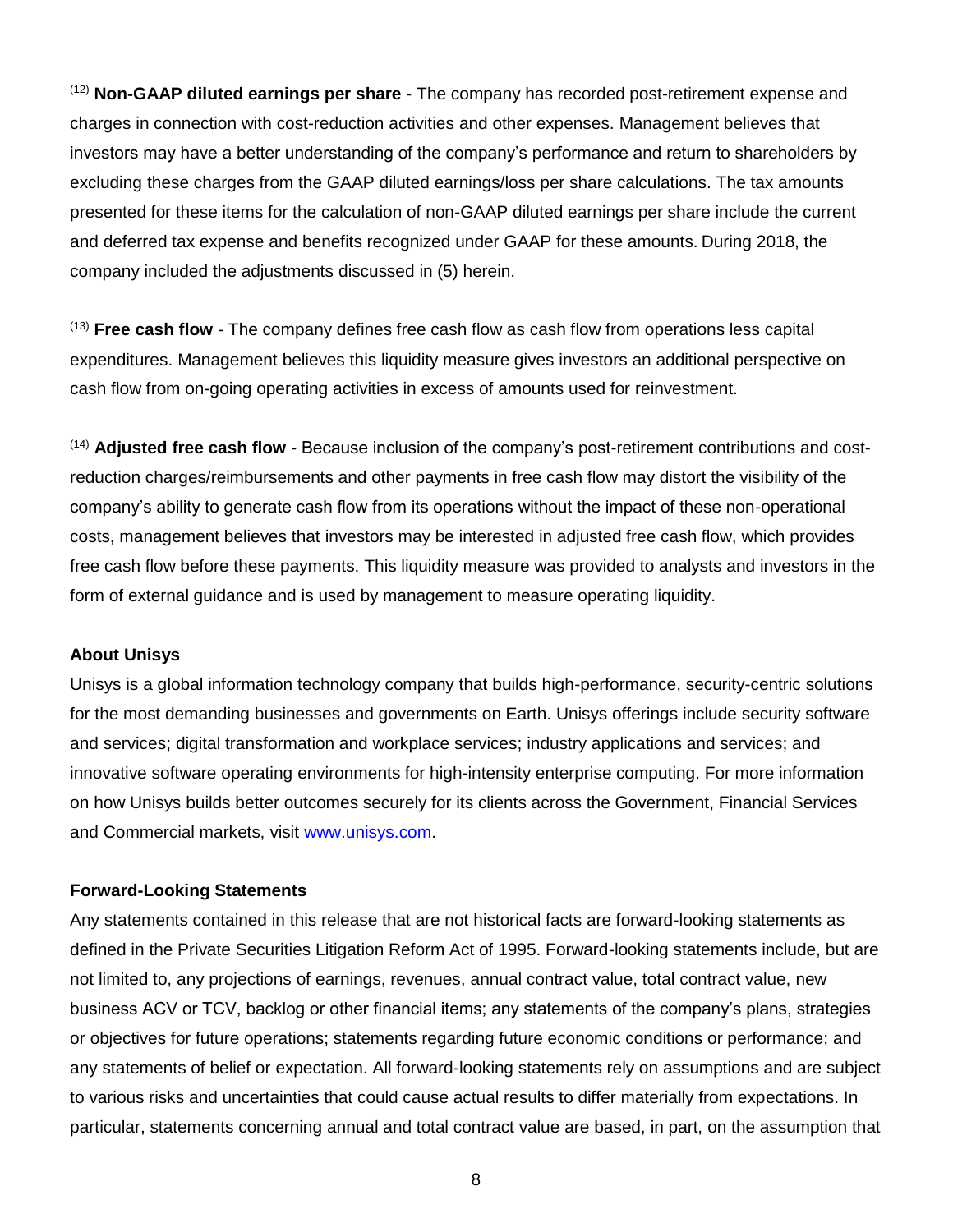all options of the contracts (Federal only) included in the calculation of such value will be exercised and that each of those contracts will continue for their full contracted term. Risks and uncertainties that could affect the company's future results include, but are not limited to, the following: our ability to improve revenue and margins in our services business; our ability to maintain our installed base and sell new solutions in our technology business; the potential adverse effects of aggressive competition in the information services and technology marketplace; our significant pension obligations and required cash contributions and requirements to make additional significant cash contributions to our defined benefit pension plans; cybersecurity breaches could result in significant costs and could harm our business and reputation; the potential adverse effects of a U.S. Federal government shutdown; our ability to effectively anticipate and respond to volatility and rapid technological innovation in our industry; our ability to retain significant clients; our contracts may not be as profitable as expected or provide the expected level of revenues; the risks of doing business internationally when a significant portion of our revenue is derived from international operations; our ability to access financing markets; our ability to attract, motivate and retain experienced and knowledgeable personnel in key positions; contracts with U.S. governmental agencies may subject us to audits, criminal penalties, sanctions and other expenses and fines; a significant disruption in our IT systems could adversely affect our business and reputation; we may face damage to our reputation or legal liability if our clients are not satisfied with our services or products; the business and financial risk in implementing future acquisitions or dispositions; the performance and capabilities of third parties with whom we have commercial relationships; an involuntary termination of the company's U.S. qualified defined benefit pension plan; the potential for intellectual property infringement claims to be asserted against us or our clients; the possibility that legal proceedings could affect our results of operations or cash flow or may adversely affect our business or reputation; the adverse effects of global economic conditions, acts of war, terrorism or natural disasters and the company's consideration of all available information following the end of the quarter and before the filing of the Form 10-K and the possible impact of this subsequent event information on its financial statements for the reporting period. Additional discussion of factors that could affect the company's future results is contained in its periodic filings with the Securities and Exchange Commission. The company assumes no obligation to update any forward-looking statements.

## **Contacts:**

Investors: Courtney Holben, Unisys, 215-986-3379 courtney.holben@unisys.com

Media: John Clendening, Unisys, 214-403-1981 john.clendening@unisys.com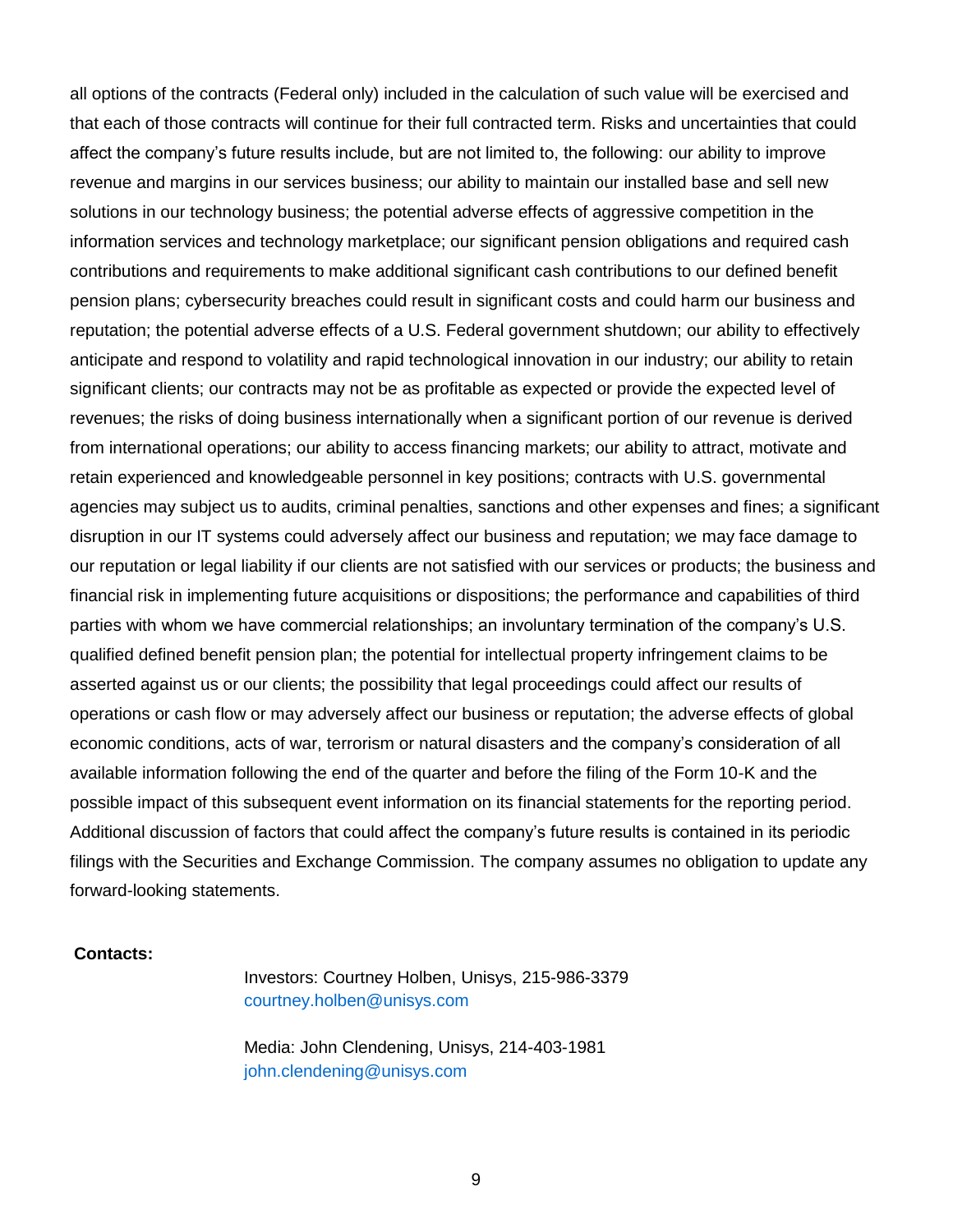#### ###

## RELEASE NO.: 0212/9645

Unisys and other Unisys products and services mentioned herein, as well as their respective logos, are trademarks or registered trademarks of Unisys Corporation. Any other brand or product referenced herein is acknowledged to be a trademark or registered trademark of its respective holder.

UIS-Q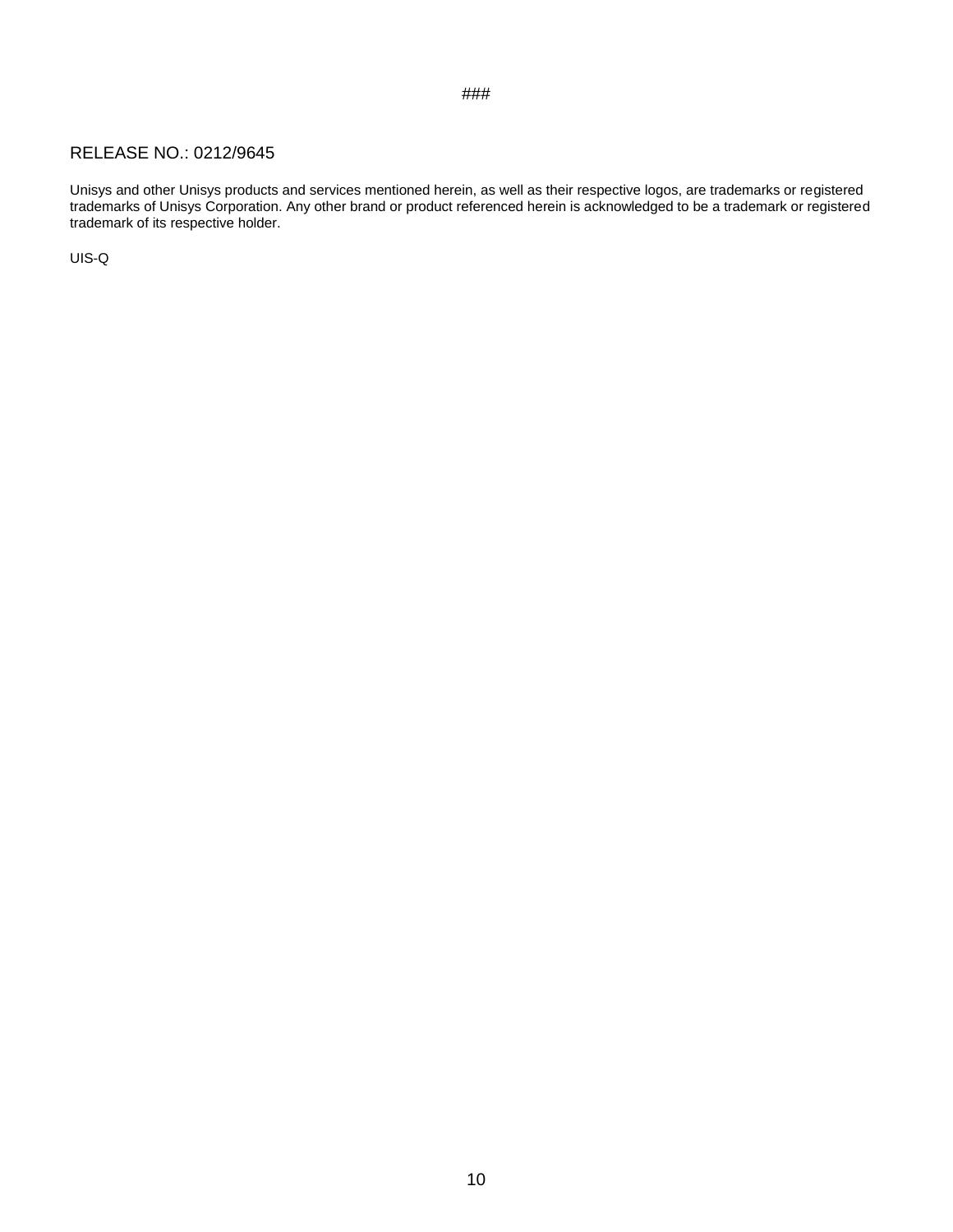#### **UNISYS CORPORATION CONSOLIDATED STATEMENTS OF INCOME (Unaudited) (Millions, except per share data)**

|                                                                 | <b>Three Months Ended</b><br>December 31,                    |        |      |            |               | <b>Year Ended</b><br>December 31, |             |  |  |
|-----------------------------------------------------------------|--------------------------------------------------------------|--------|------|------------|---------------|-----------------------------------|-------------|--|--|
|                                                                 | 2018<br>\$<br>625.5<br>\$<br>135.4<br>760.9<br>550.5<br>32.0 |        | 2017 | 2018       |               | 2017                              |             |  |  |
| <b>Revenue</b>                                                  |                                                              |        |      |            |               |                                   |             |  |  |
| <b>Services</b>                                                 |                                                              |        |      | 592.6      | \$<br>2,386.3 | \$                                | 2,328.2     |  |  |
| Technology                                                      |                                                              |        |      | 152.2      | 438.7         |                                   | 413.6       |  |  |
|                                                                 |                                                              |        |      | 744.8      | 2,825.0       |                                   | 2,741.8     |  |  |
| <b>Costs and expenses</b>                                       |                                                              |        |      |            |               |                                   |             |  |  |
| Cost of revenue:                                                |                                                              |        |      |            |               |                                   |             |  |  |
| <b>Services</b>                                                 |                                                              |        |      | $514.1$ *  | 2,010.5       |                                   | 2,033.8 *   |  |  |
| Technology                                                      |                                                              |        |      | 43.9 *     | 128.2         |                                   | $160.3$ *   |  |  |
|                                                                 |                                                              | 582.5  |      | 558.0 *    | 2,138.7       |                                   | $2,194.1$ * |  |  |
| Selling, general and administrative                             |                                                              | 95.8   |      | $97.7$ *   | 370.3         |                                   | 411.9 *     |  |  |
| Research and development                                        |                                                              | 10.1   |      | $7.4$ *    | 31.9          |                                   | 38.7        |  |  |
|                                                                 |                                                              | 688.4  |      | 663.1 *    | 2,540.9       |                                   | 2,644.7 *   |  |  |
| <b>Operating profit</b>                                         |                                                              | 72.5   |      | 81.7 $*$   | 284.1         |                                   | $97.1$ *    |  |  |
| Interest expense                                                |                                                              | 15.8   |      | 16.4       | 64.0          |                                   | 52.8        |  |  |
| Other income (expense), net                                     |                                                              | (18.6) |      | $(37.9)$ * | (76.9)        |                                   | $(116.4)$ * |  |  |
| Income (loss) before income taxes                               |                                                              | 38.1   |      | 27.4       | 143.2         |                                   | (72.1)      |  |  |
| Provision (benefit) for income taxes                            |                                                              | 13.9   |      | (27.1)     | 64.3          |                                   | (5.5)       |  |  |
| <b>Consolidated net income (loss)</b>                           |                                                              | 24.2   |      | 54.5       | 78.9          |                                   | (66.6)      |  |  |
| Net income (loss) attributable to noncontrolling interests      |                                                              | (0.8)  |      | 4.0        | 3.4           |                                   | (1.3)       |  |  |
| Net income (loss) attributable to Unisys Corporation            | \$                                                           | 25.0   | \$   | 50.5       | \$<br>75.5    | \$                                | (65.3)      |  |  |
| Earnings (loss) per share attributable to Unisys<br>Corporation |                                                              |        |      |            |               |                                   |             |  |  |
| <b>Basic</b>                                                    | \$                                                           | 0.49   | \$   | 1.00       | \$<br>1.48    | $\mathbf{\hat{z}}$                | (1.30)      |  |  |
| <b>Diluted</b>                                                  | S                                                            | 0.41   | \$   | 0.76       | \$<br>1.30    | \$                                | (1.30)      |  |  |
| Shares used in the per share computations (in<br>thousands):    |                                                              |        |      |            |               |                                   |             |  |  |
| Basic                                                           |                                                              | 51,028 |      | 50,475     | 50,946        |                                   | 50,409      |  |  |
| <b>Diluted</b>                                                  |                                                              | 73,626 |      | 72,596     | 73,355        |                                   | 50,409      |  |  |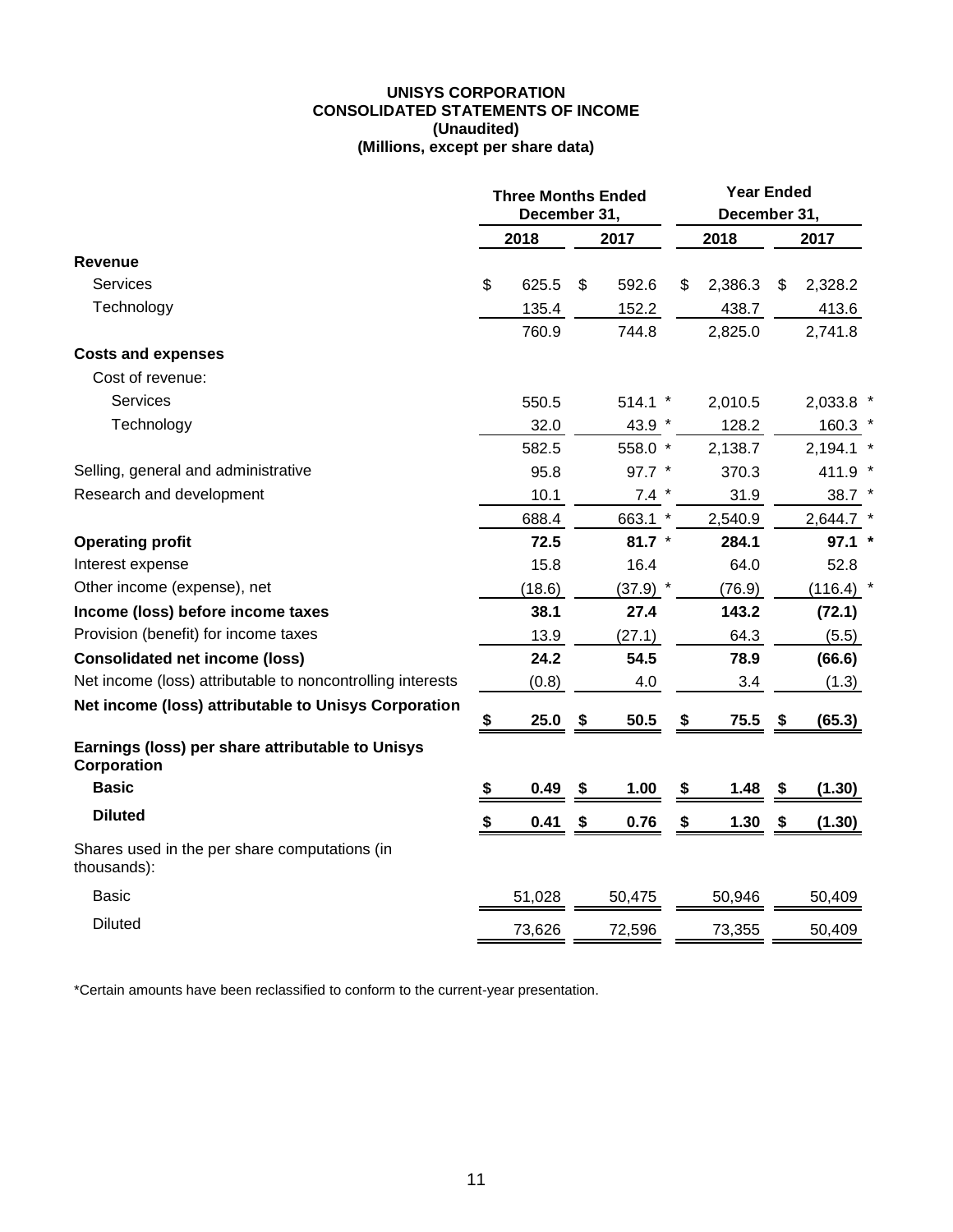#### **UNISYS CORPORATION SEGMENT RESULTS (Unaudited) (Millions)**

|                                      | Total       |     | <b>Eliminations</b> |    | <b>Services</b> |    | Technology |
|--------------------------------------|-------------|-----|---------------------|----|-----------------|----|------------|
| Three Months Ended December 31, 2018 |             |     |                     |    |                 |    |            |
| Customer revenue                     | \$<br>760.9 | \$  |                     | \$ | 625.5           | \$ | 135.4      |
| Intersegment                         |             |     | (6.4)               |    |                 |    | 6.4        |
| Total revenue                        | \$<br>760.9 | \$  | (6.4)               | \$ | 625.5           | \$ | 141.8      |
| Gross profit percent                 | 23.4 %      |     |                     |    | 15.0 %          |    | 75.5 %     |
| Operating profit percent             | 9.5%        |     |                     |    | 2.1%            |    | 58.6 %     |
| Three Months Ended December 31, 2017 |             |     |                     |    |                 |    |            |
| Customer revenue                     | \$<br>744.8 | \$  |                     | \$ | 592.6           | \$ | 152.2      |
| Intersegment                         |             |     | (10.8)              |    |                 |    | 10.8       |
| Total revenue                        | \$<br>744.8 | \$. | (10.8)              | \$ | 592.6           | \$ | 163.0      |
| Gross profit percent                 | 25.1 % *    |     |                     |    | 18.1 %          |    | 69.9 %     |
| Operating profit percent             |             |     |                     |    |                 |    |            |
|                                      | % *<br>11.0 |     |                     |    | 4.8 %           |    | 57.4 %     |

|                              | Total<br>Eliminations |           |              | <b>Services</b> | Technology |    |        |
|------------------------------|-----------------------|-----------|--------------|-----------------|------------|----|--------|
| Year Ended December 31, 2018 |                       |           |              |                 |            |    |        |
| Customer revenue             | \$                    | 2,825.0   | \$           | \$              | 2,386.3    | \$ | 438.7  |
| Intersegment                 |                       |           | (24.7)       |                 |            |    | 24.7   |
| Total revenue                |                       | 2,825.0   | \$<br>(24.7) | \$              | 2,386.3    | \$ | 463.4  |
| Gross profit percent         |                       | 24.3 %    |              |                 | 16.0 %     |    | 69.4 % |
| Operating profit percent     |                       | 10.1 %    |              |                 | 2.8 %      |    | 51.3 % |
| Year Ended December 31, 2017 |                       |           |              |                 |            |    |        |
| Customer revenue             | \$                    | 2,741.8   | \$           | \$              | 2,328.2    | \$ | 413.6  |
| Intersegment                 |                       |           | (25.9)       |                 |            |    | 25.9   |
| Total revenue                |                       | 2,741.8   | \$<br>(25.9) | S.              | 2,328.2    | \$ | 439.5  |
| Gross profit percent         |                       | 20.0 % *  |              |                 | 16.8 %     |    | 59.4 % |
| Operating profit percent     |                       | 3.5 $%$ * |              |                 | 2.8 %      |    | 38.8 % |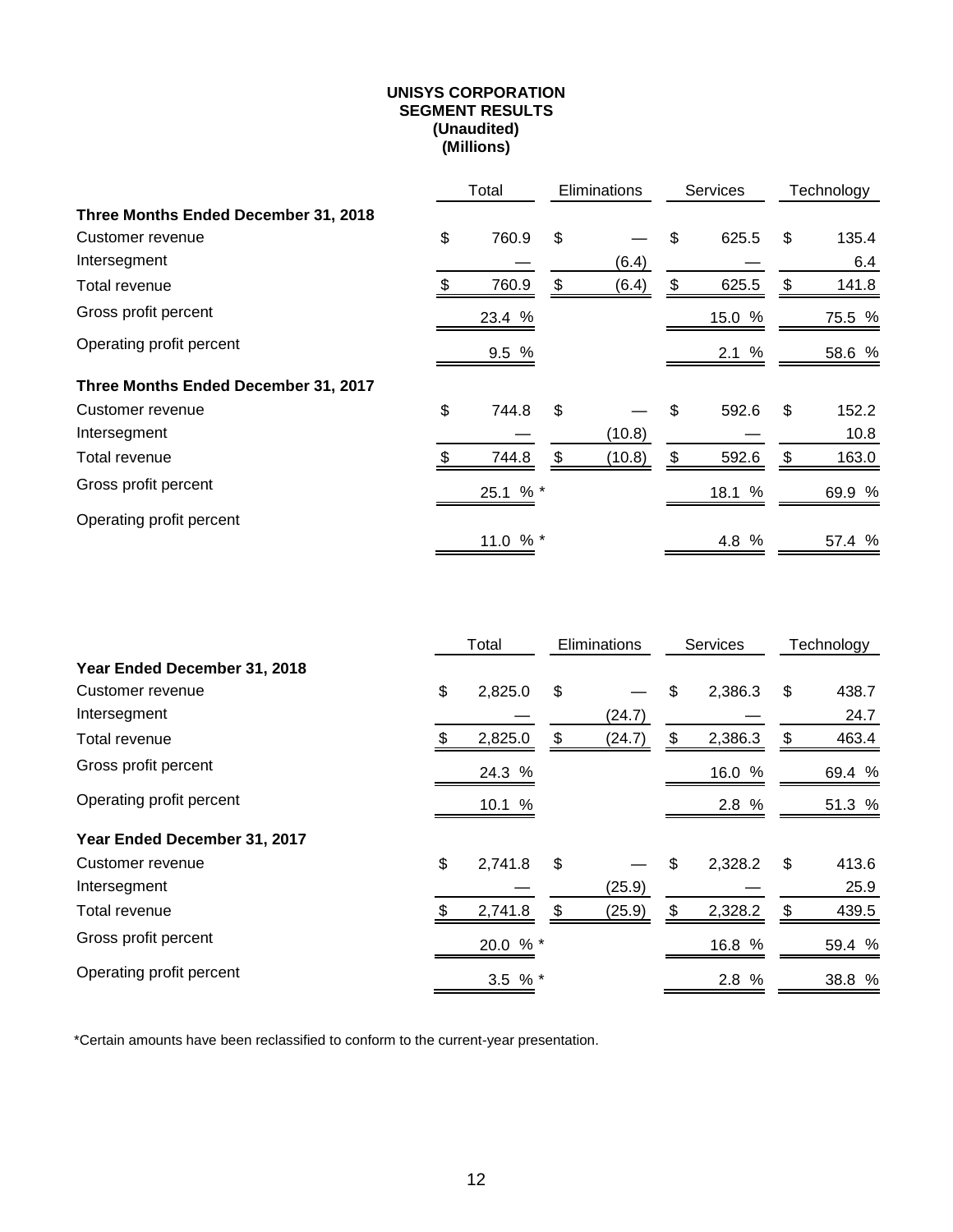## **UNISYS CORPORATION CONSOLIDATED BALANCE SHEETS (Unaudited) (Millions)**

| December 31,<br>2018                             |    |            | December 31,<br>2017 |           |
|--------------------------------------------------|----|------------|----------------------|-----------|
| <b>Assets</b>                                    |    |            |                      |           |
| <b>Current assets</b>                            |    |            |                      |           |
| Cash and cash equivalents                        | \$ | 605.0      | \$                   | 733.9     |
| Accounts receivable, net                         |    | 509.2      |                      | 503.3     |
| Contract assets                                  |    | 29.7       |                      |           |
| Inventories:                                     |    |            |                      |           |
| Parts and finished equipment                     |    | 14.0       |                      | 13.6      |
| Work in process and materials                    |    | 13.3       |                      | 12.5      |
| Prepaid expenses and other current assets        |    | 130.2      |                      | 126.2     |
| <b>Total</b>                                     |    | 1,301.4    |                      | 1,389.5   |
| Properties                                       |    | 800.2      |                      | 898.8     |
| Less - Accumulated depreciation and amortization |    | 678.9      |                      | 756.3     |
| Properties, net                                  |    | 121.3      |                      | 142.5     |
| Outsourcing assets, net                          |    | 216.4      |                      | 202.3     |
| Marketable software, net                         |    | 162.1      |                      | 138.3     |
| Prepaid postretirement assets                    |    | 147.6      |                      | 148.3     |
| Deferred income taxes                            |    | 109.3      |                      | 119.9     |
| Goodwill                                         |    | 177.8      |                      | 180.8     |
| Restricted cash                                  |    | 19.1       |                      | 30.2      |
| Other long-term assets                           |    | 202.6      |                      | 190.6     |
| <b>Total</b>                                     | \$ | 2,457.6    | \$                   | 2,542.4   |
| <b>Liabilities and deficit</b>                   |    |            |                      |           |
| <b>Current liabilities</b>                       |    |            |                      |           |
| Current maturities of long-term debt             | \$ | 10.0       | \$                   | 10.8      |
| Accounts payable                                 |    | 268.9      |                      | 241.8     |
| Deferred revenue                                 |    | 294.4      |                      | 327.5     |
| Other accrued liabilities                        |    | 350.0      |                      | 391.5     |
| Total                                            |    | 923.3      |                      | 971.6     |
| Long-term debt                                   |    | 642.8      |                      | 633.9     |
| Long-term postretirement liabilities             |    | 1,956.5    |                      | 2,004.4   |
| Long-term deferred revenue                       |    | 157.2      |                      | 159.0     |
| Other long-term liabilities                      |    | 77.4       |                      | 100.0     |
| Commitments and contingencies                    |    |            |                      |           |
| <b>Total deficit</b>                             |    | (1, 299.6) |                      | (1,326.5) |
| <b>Total</b>                                     | \$ | 2,457.6    | \$                   | 2,542.4   |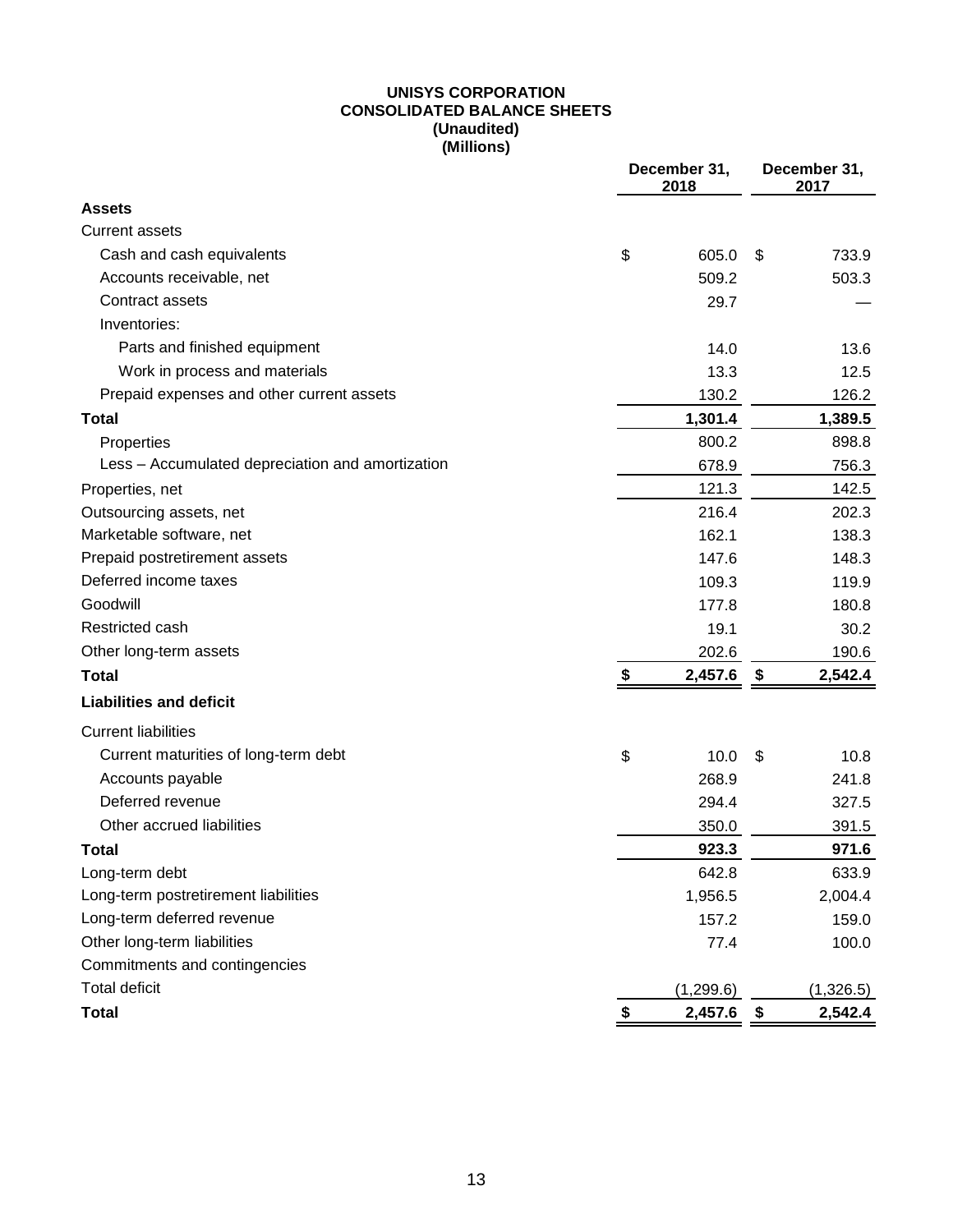#### **UNISYS CORPORATION CONSOLIDATED STATEMENTS OF CASH FLOWS (Unaudited) (Millions)**

|                                                                                 | <b>Year Ended</b><br>December 31, |           |    |             |
|---------------------------------------------------------------------------------|-----------------------------------|-----------|----|-------------|
|                                                                                 |                                   | 2018      |    | 2017        |
| Cash flows from operating activities<br>Consolidated net income (loss)          | \$                                | 78.9      | \$ | (66.6)      |
| Adjustments to reconcile consolidated net income (loss) to net cash provided by |                                   |           |    |             |
| operating activities:                                                           |                                   |           |    |             |
| Foreign currency transaction losses                                             |                                   | 7.4       |    | 21.7        |
| Non-cash interest expense                                                       |                                   | 10.5      |    | 9.5         |
| Loss on debt extinguishment                                                     |                                   |           |    | 1.5         |
| Employee stock compensation                                                     |                                   | 13.2      |    | 11.2        |
| Depreciation and amortization of properties                                     |                                   | 40.4      |    | 39.7        |
| Depreciation and amortization of outsourcing assets                             |                                   | 66.8      |    | 53.7        |
| Amortization of marketable software                                             |                                   | 56.9      |    | 63.1        |
| Other non-cash operating activities                                             |                                   | (4.8)     |    | 3.2         |
| Loss on disposal of capital assets                                              |                                   | 0.8       |    | 5.0         |
| Gain on the sale of properties                                                  |                                   | (7.3)     |    |             |
| Postretirement contributions                                                    |                                   | (138.7)   |    | $(150.6)$ * |
| Postretirement expense                                                          |                                   | 84.1      |    | $98.1$ *    |
| Decrease in deferred income taxes, net                                          |                                   | 8.2       |    | 3.4         |
| Changes in operating assets and liabilities:                                    |                                   |           |    |             |
| Receivables, net                                                                |                                   | (50.5)    |    | 5.9         |
| Inventories                                                                     |                                   | (5.5)     |    | 4.1         |
| Accounts payable and other accrued liabilities                                  |                                   | (62.2)    |    | 48.6        |
| Other liabilities                                                               |                                   | (0.4)     |    | 42.4 $*$    |
| Other assets                                                                    |                                   | (23.9)    |    | (27.5)      |
| Net cash provided by operating activities                                       |                                   | 73.9      |    | 166.4       |
| <b>Cash flows from investing activities</b>                                     |                                   |           |    |             |
| Proceeds from investments                                                       |                                   | 3,708.0   |    | 4,717.2     |
| Purchases of investments                                                        |                                   | (3,722.0) |    | (4,692.4)   |
| Investment in marketable software                                               |                                   | (80.7)    |    | (64.4)      |
| Capital additions of properties                                                 |                                   | (35.6)    |    | (25.8)      |
| Capital additions of outsourcing assets                                         |                                   | (73.0)    |    | (86.3)      |
| Net proceeds from sale of properties                                            |                                   | 19.2      |    |             |
| Other                                                                           |                                   | (0.9)     |    | (0.8)       |
| Net cash used for investing activities                                          |                                   | (185.0)   |    | (152.5)     |
| <b>Cash flows from financing activities</b>                                     |                                   |           |    |             |
| Payments of long-term debt                                                      |                                   | (2.3)     |    | (107.5)     |
| Financing fees                                                                  |                                   | (0.2)     |    | (1.1)       |
| Proceeds from issuance of long-term debt                                        |                                   |           |    | 452.9       |
|                                                                                 |                                   |           |    |             |
| Issuance costs related to long-term debt<br>Other                               |                                   |           |    | (12.1)      |
|                                                                                 |                                   | (2.3)     |    | (2.3)       |
| Net cash (used for) provided by financing activities                            |                                   | (4.8)     |    | 329.9       |
| Effect of exchange rate changes on cash, cash equivalents and restricted cash   |                                   | (24.1)    |    | 19.2        |
| (Decrease) increase in cash, cash equivalents and restricted cash               |                                   | (140.0)   |    | 363.0       |
| Cash, cash equivalents and restricted cash, beginning of period                 |                                   | 764.1     |    | 401.1       |
| Cash, cash equivalents and restricted cash, end of period                       | \$                                | 624.1     | \$ | 764.1       |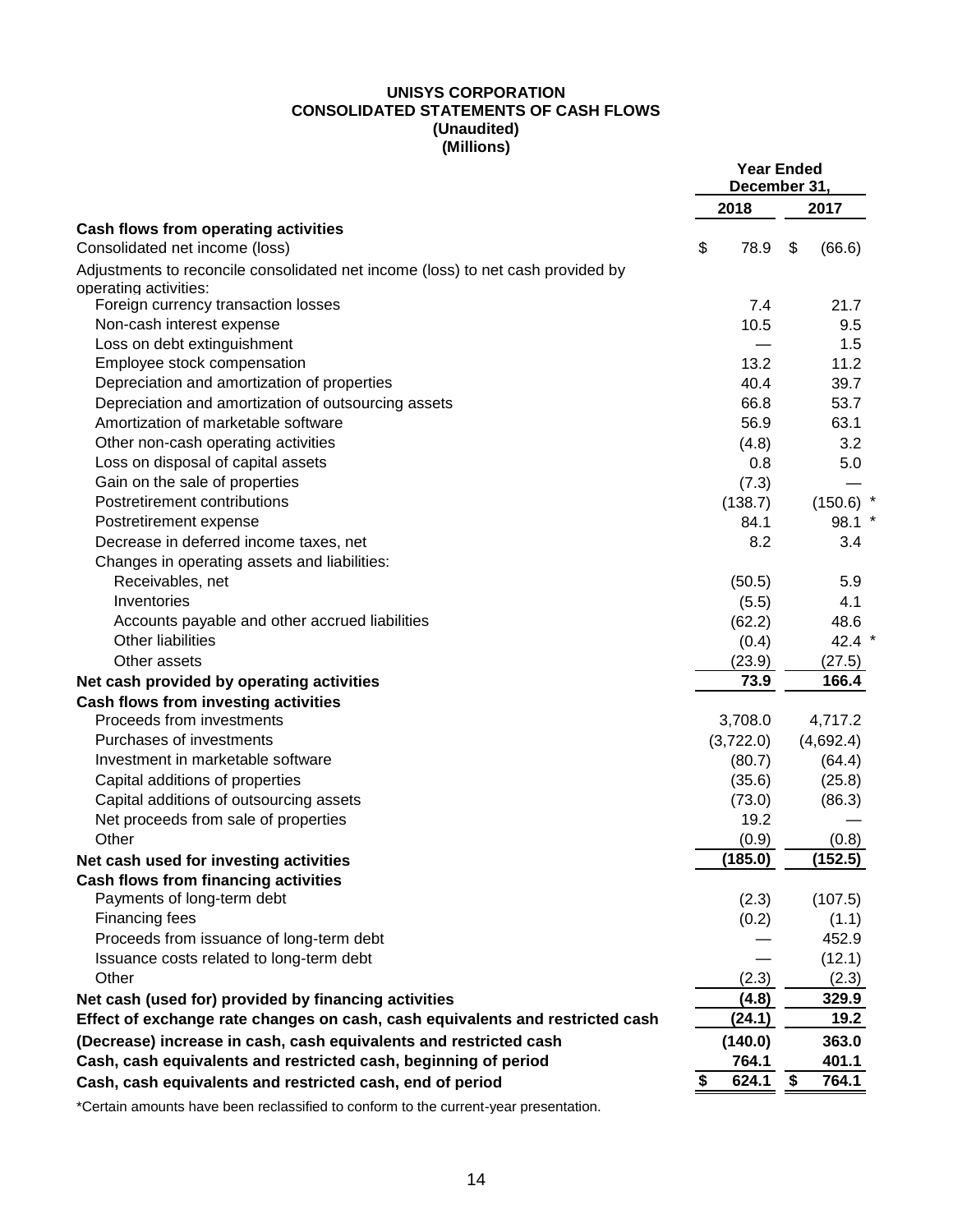#### **UNISYS CORPORATION RECONCILIATIONS OF SELECTED GAAP MEASURES TO NON-GAAP MEASURES (Unaudited) (Millions, except per share data)**

|                                                                                                                   |                   | <b>Three Months Ended</b><br>December 31, |        |    | <b>Year Ended</b><br>December 31, |             |      |           |
|-------------------------------------------------------------------------------------------------------------------|-------------------|-------------------------------------------|--------|----|-----------------------------------|-------------|------|-----------|
|                                                                                                                   |                   |                                           | 2018   |    | 2017                              | 2018        |      | 2017      |
| <b>GAAP net income (loss) attributable to Unisys</b><br><b>Corporation common shareholders</b>                    |                   | \$                                        | 25.0   | \$ | 50.5                              | \$<br>75.5  | \$   | (65.3)    |
| Topic 606 adjustment:                                                                                             | pretax            |                                           |        |    |                                   | (53.0)      |      |           |
|                                                                                                                   | tax               |                                           |        |    |                                   | (5.3)       |      |           |
|                                                                                                                   | net of tax        |                                           |        |    |                                   | (47.7)      |      |           |
| Postretirement expense:                                                                                           | pretax            |                                           | 25.9   |    | $23.6$ *                          | 84.1        |      | $98.1$ *  |
|                                                                                                                   | tax               |                                           | (1.1)  |    | 0.6                               | (0.3)       |      | 2.3       |
|                                                                                                                   | net of tax        |                                           | 24.8   |    | $24.2*$                           | 83.8        |      | $100.4$ * |
| Cost reduction and other                                                                                          | pretax            |                                           | 16.5   |    | 49.4                              | 10.3        |      | 149.9     |
|                                                                                                                   | tax               |                                           | 1.8    |    | 2.0                               | 1.6         |      | 12.2      |
|                                                                                                                   | net of tax        |                                           | 14.7   |    | 47.4                              | 8.7         |      | 137.7     |
|                                                                                                                   | minority interest |                                           | 2.0    |    |                                   | 3.5         |      | (11.1)    |
|                                                                                                                   | net of minority   |                                           | 16.7   |    | 47.4                              | 12.2        |      | 126.6     |
| Non-GAAP net income attributable to Unisys<br><b>Corporation common shareholders</b>                              |                   |                                           | 66.5   |    | $122.1$ *                         | 123.8       |      | 161.7 *   |
| Add interest expense on convertible notes                                                                         |                   |                                           | 5.0    |    | 4.8                               | 19.6        |      | 19.0      |
| Non-GAAP net income attributable to Unisys<br>Corporation for diluted earnings per share                          |                   | \$                                        | 71.5   | \$ | $126.9*$                          | \$<br>143.4 | -\$  | 180.7     |
| Weighted average shares (thousands)                                                                               |                   |                                           | 51,028 |    | 50,475                            | 50,946      |      | 50,409    |
| Plus incremental shares from assumed conversion:                                                                  |                   |                                           |        |    |                                   |             |      |           |
|                                                                                                                   | Employee stock    |                                           | 730    |    | 253                               | 541         |      | 295       |
|                                                                                                                   | Convertible notes |                                           | 21,868 |    | 21,868                            | 21,868      |      | 21,868    |
| Non-GAAP adjusted weighted average shares                                                                         |                   |                                           | 73,626 |    | 72,596                            | 73,355      |      | 72,572    |
| Diluted earnings (loss) per share                                                                                 |                   |                                           |        |    |                                   |             |      |           |
| <b>GAAP basis</b>                                                                                                 |                   |                                           |        |    |                                   |             |      |           |
| GAAP net income (loss) attributable to Unisys<br>Corporation for diluted earnings per share                       |                   | \$                                        | 30.0   | \$ | 55.3                              | \$<br>95.1  | \$   | (65.3)    |
| Divided by adjusted weighted average shares                                                                       |                   |                                           | 73,626 |    | 72,596                            | 73,355      |      | 50,409    |
| GAAP diluted earnings (loss) per share                                                                            |                   | \$                                        | 0.41   | \$ | 0.76                              | \$<br>1.30  | - \$ | (1.30)    |
| <b>Non-GAAP basis</b><br>Non-GAAP net income attributable to Unisys<br>Corporation for diluted earnings per share |                   | \$                                        | 71.5   | \$ | 126.9 *                           | \$<br>143.4 | \$   | 180.7 *   |
| Divided by Non-GAAP adjusted weighted average shares                                                              |                   |                                           | 73,626 |    | 72,596                            | 73,355      |      | 72,572    |
| Non-GAAP diluted earnings per share                                                                               |                   | \$                                        | 0.97   | \$ | $1.75$ *                          | \$<br>1.95  | \$   | $2.49*$   |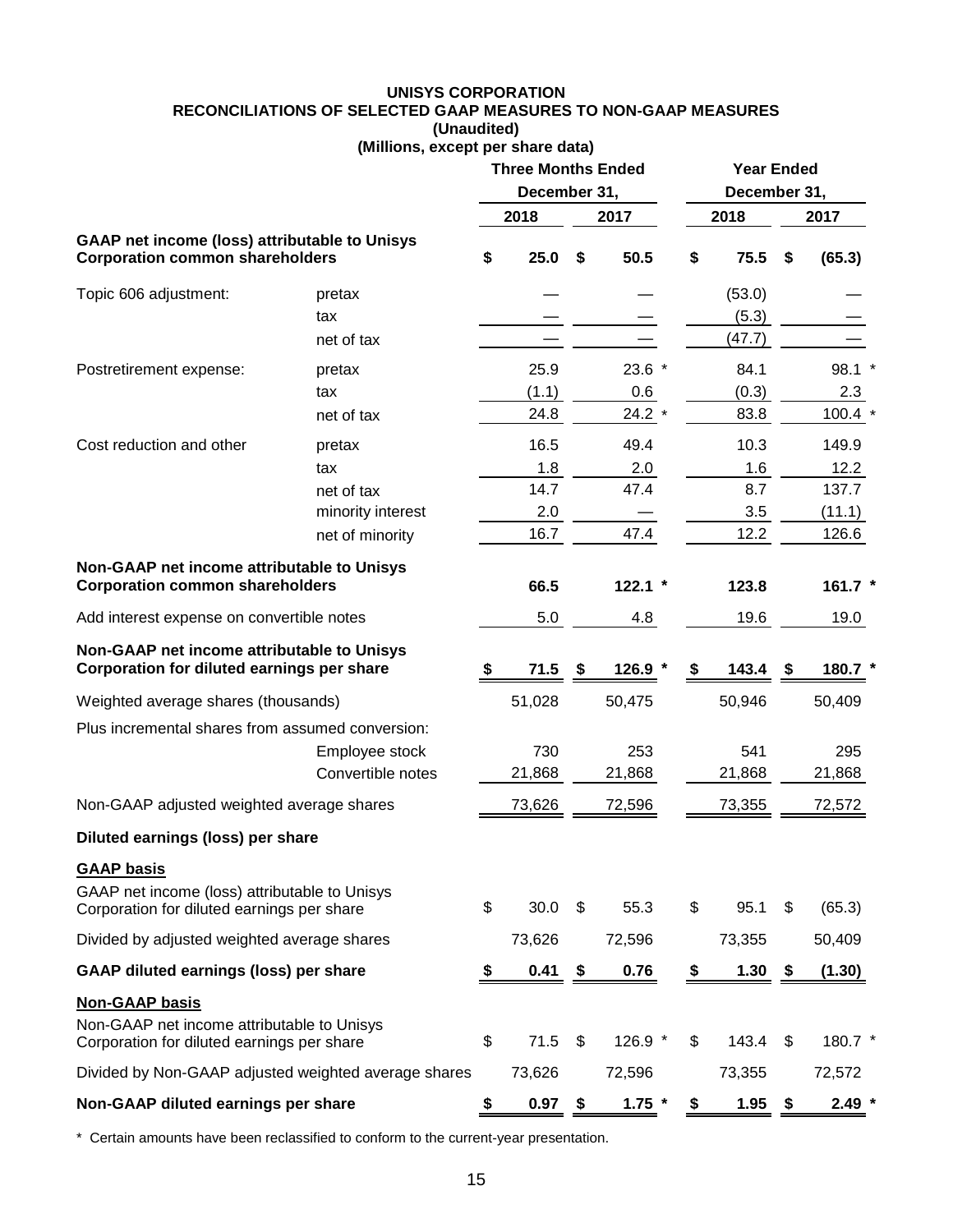### **UNISYS CORPORATION RECONCILIATIONS OF GAAP TO NON-GAAP (Unaudited) (Millions)**

# **FREE CASH FLOW**

|                                           | <b>Three Months Ended</b><br>December 31, |        |   |          | <b>Year Ended</b><br>December 31, |         |    |           |
|-------------------------------------------|-------------------------------------------|--------|---|----------|-----------------------------------|---------|----|-----------|
|                                           |                                           |        |   |          |                                   |         |    |           |
|                                           |                                           | 2018   |   | 2017     |                                   | 2018    |    | 2017      |
| <b>Cash used for operations</b>           | S                                         | 151.3  | S | 202.7    | S                                 | 73.9    | S. | 166.4     |
| Additions to marketable software          |                                           | (19.0) |   | (17.8)   |                                   | (80.7)  |    | (64.4)    |
| Additions to properties                   |                                           | (10.6) |   | (4.0)    |                                   | (35.6)  |    | (25.8)    |
| Additions to outsourcing assets           |                                           | (18.6) |   | (26.2)   |                                   | (73.0)  |    | (86.3)    |
| Free cash flow                            |                                           | 103.1  |   | 154.7    |                                   | (115.4) |    | (10.1)    |
| Postretirement funding                    |                                           | 14.2   |   | $31.4$ * |                                   | 138.7   |    | 150.6 *   |
| Cost reduction and other payments, net of |                                           | 6.5    |   | 21.3     |                                   | 38.7    |    | 70.3      |
| Adjusted free cash flow                   |                                           | 123.8  |   | 207.4    | S                                 | 62.0    |    | $210.8$ * |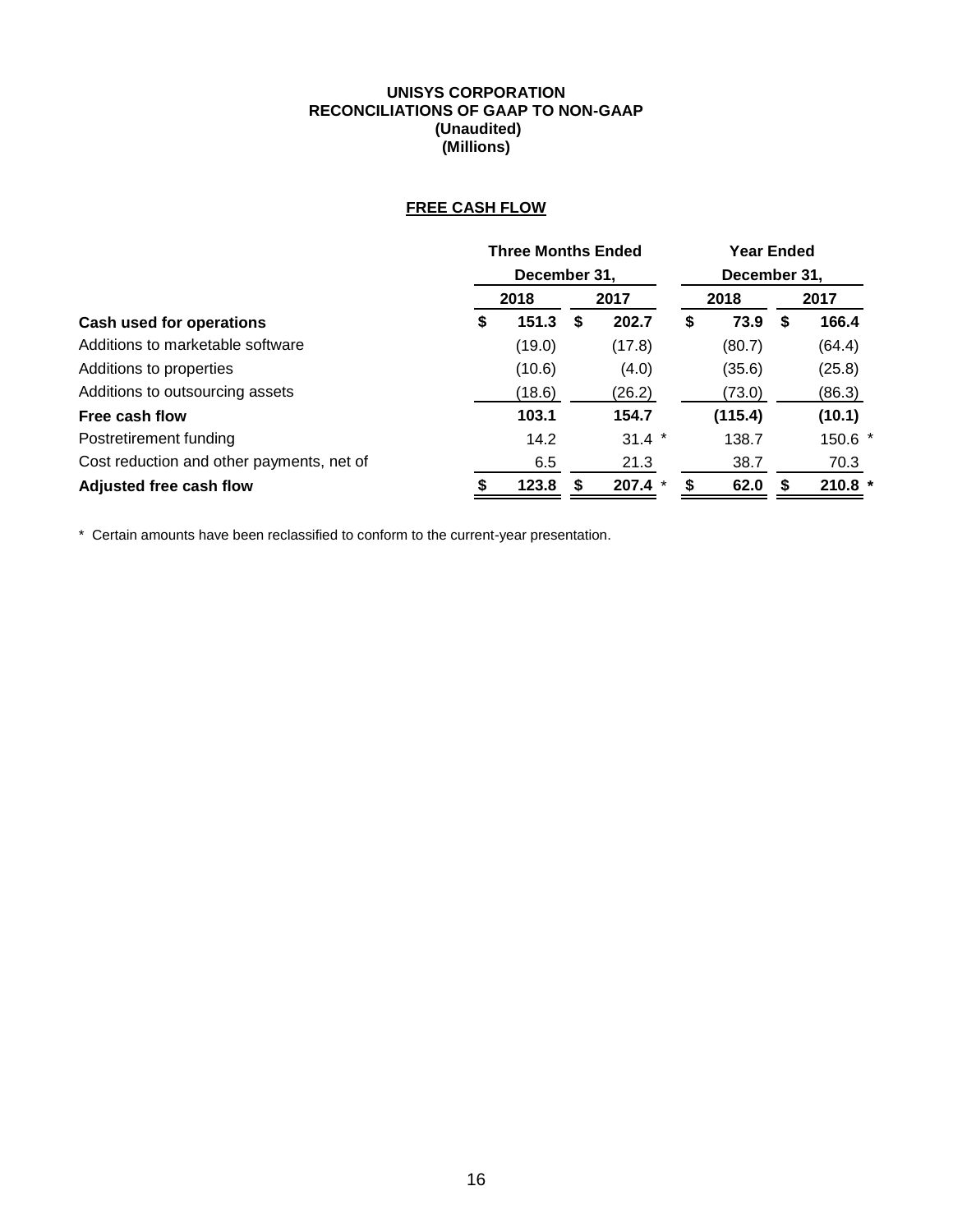#### **UNISYS CORPORATION RECONCILIATIONS OF GAAP TO NON-GAAP (Unaudited) (Millions)**

## **EBITDA**

|                                                                                           | <b>Three Months Ended</b><br>December 31, |       |    |          | <b>Year Ended</b> |        |     |          |  |
|-------------------------------------------------------------------------------------------|-------------------------------------------|-------|----|----------|-------------------|--------|-----|----------|--|
|                                                                                           |                                           |       |    |          | December 31,      |        |     |          |  |
|                                                                                           |                                           | 2018  |    | 2017     |                   | 2018   |     | 2017     |  |
| Net income (loss) attributable to Unisys<br><b>Corporation common shareholders</b>        |                                           | 25.0  | S. | 50.5     | \$                | 75.5   | \$  | (65.3)   |  |
| Net income (loss) attributable to noncontrolling<br>interests                             |                                           | (0.8) |    | 4.0      |                   | 3.4    |     | (1.3)    |  |
| Interest expense, net of interest income of \$2.7, \$2.7,<br>\$11.7, \$9.9 respectively** |                                           | 13.1  |    | 13.7     |                   | 52.3   |     | 42.9     |  |
| Provision (benefit) for income taxes                                                      |                                           | 13.9  |    | (27.1)   |                   | 64.3   |     | (5.5)    |  |
| Depreciation                                                                              |                                           | 27.3  |    | 24.5     |                   | 107.2  |     | 93.4     |  |
| Amortization                                                                              |                                           | 14.1  |    | 16.0     |                   | 56.9   |     | 63.1     |  |
| <b>EBITDA</b>                                                                             |                                           | 92.6  |    | 81.6     | S.                | 359.6  | S.  | 127.3    |  |
| Topic 606 adjustment                                                                      | \$                                        |       | \$ |          | \$                | (53.0) | -\$ |          |  |
| Postretirement expense                                                                    |                                           | 25.9  |    | $23.6$ * |                   | 84.1   |     | $98.1$ * |  |
| Cost reduction and other expense***                                                       |                                           | 16.5  |    | 49.1     |                   | 10.3   |     | 149.6    |  |
| Non-cash share based expense                                                              |                                           | 3.2   |    | 2.6      |                   | 13.2   |     | 11.2     |  |
| Other (income) expense adjustment****                                                     |                                           | (3.7) |    | 4.0      |                   | 8.3    |     | 18.9     |  |
| <b>Adjusted EBITDA</b>                                                                    | \$                                        | 134.5 | \$ | 160.9 *  | S                 | 422.5  | \$  | 405.1    |  |

\*Certain amounts have been reclassified to conform to the current-year presentation.

\*\*Included in other (income) expense, net on the consolidated statements of income

\*\*\*Reduced for depreciation and amortization included above

\*\*\*\*Other (income) expense, net as reported on the consolidated statements of income less postretirement expense, interest income and items included in cost reduction and other expense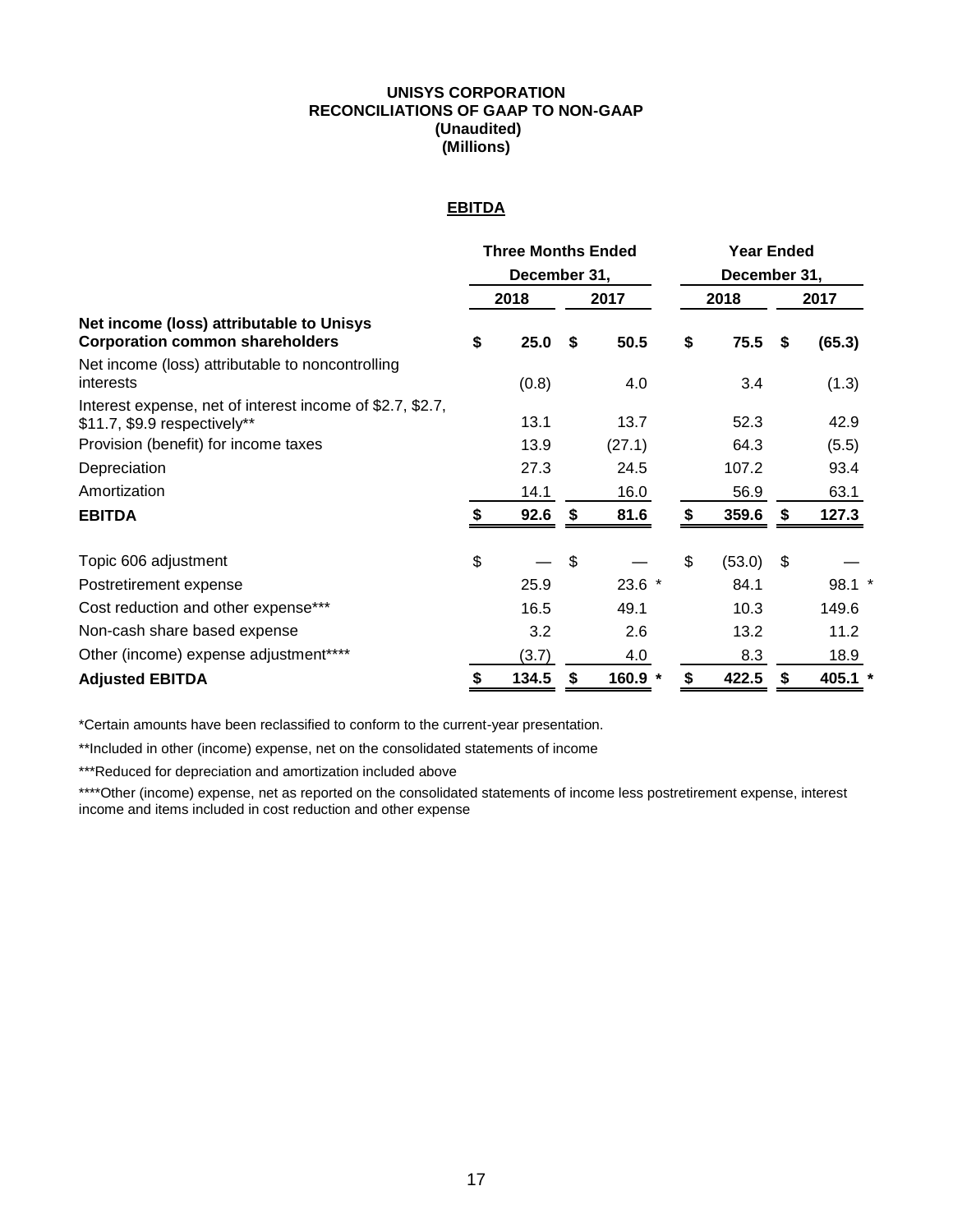#### **UNISYS CORPORATION RECONCILIATIONS OF GAAP SEGMENT REPORTING TO NON-GAAP SEGMENT REPORTING (Unaudited) (Millions)**

|                                    | <b>Three Months Ended</b><br><b>Year Ended</b> |    |        |                                 |                   |              |         |  |  |
|------------------------------------|------------------------------------------------|----|--------|---------------------------------|-------------------|--------------|---------|--|--|
| <b>Services Segment</b>            | December 31,                                   |    |        |                                 |                   | December 31, |         |  |  |
|                                    | 2018                                           |    | 2017   |                                 | 2018              |              | 2017    |  |  |
| <b>GAAP total revenue</b>          | \$<br>625.5                                    | \$ | 592.6  | \$                              | 2,386.3           | \$           | 2,328.2 |  |  |
| Restructuring reimbursement        | (6.3)                                          |    |        |                                 | (9.4)             |              |         |  |  |
| <b>Non-GAAP revenue</b>            | \$<br>619.2                                    | \$ | 592.6  | \$                              | 2,376.9           | \$           | 2,328.2 |  |  |
| <b>GAAP gross margin</b>           | \$<br>93.9                                     | \$ | 107.5  | \$                              | 380.8             | \$           | 390.3   |  |  |
| Restructuring reimbursement        | (6.3)                                          |    |        |                                 | (9.4)             |              |         |  |  |
| Non-GAAP gross margin              | \$<br>87.6                                     | \$ | 107.5  | \$                              | 371.4             | \$           | 390.3   |  |  |
| <b>GAAP operating profit</b>       | \$<br>13.3                                     | \$ | 28.2   | \$                              | 67.6              | \$           | 64.8    |  |  |
| Restructuring reimbursement        | (6.3)                                          |    |        |                                 | (9.4)             |              |         |  |  |
| <b>Non-GAAP operating profit</b>   | \$<br>7.0                                      | \$ | 28.2   | \$                              | 58.2              | \$           | 64.8    |  |  |
| <b>GAAP gross margin %</b>         | 15.0<br>%                                      |    | 18.1 % |                                 | 16.0 %            |              | 16.8 %  |  |  |
| Non-GAAP gross margin %            | %<br>14.1                                      |    | 18.1 % |                                 | 15.6 %            |              | 16.8 %  |  |  |
| <b>GAAP operating profit %</b>     | %<br>2.1                                       |    | 4.8 %  |                                 | 2.8%              |              | 2.8%    |  |  |
| <b>Non-GAAP operating profit %</b> | $\frac{0}{0}$<br>1.1                           |    | 4.8 %  |                                 | 2.4%              |              | 2.8%    |  |  |
|                                    |                                                |    |        |                                 |                   |              |         |  |  |
|                                    | <b>Three Months Ended</b>                      |    |        |                                 | <b>Year Ended</b> |              |         |  |  |
| <b>Technology Segment</b>          | December 31,                                   |    |        |                                 | December 31,      |              |         |  |  |
|                                    | 2018                                           |    | 2017   |                                 | 2018              |              | 2017    |  |  |
| <b>GAAP total revenue</b>          | \$<br>141.8                                    | \$ | 163.0  | \$                              | 463.4             | \$           | 439.5   |  |  |
| Topic 606 impact                   |                                                |    |        |                                 | (53.0)            |              |         |  |  |
| <b>Non-GAAP revenue</b>            | \$<br>141.8                                    | \$ | 163.0  | \$                              | 410.4             | \$           | 439.5   |  |  |
| <b>GAAP gross margin</b>           | \$<br>107.1                                    | \$ | 113.9  | \$                              | 321.5             | \$           | 260.9   |  |  |
| Topic 606 impact                   |                                                |    |        |                                 | (53.0)            |              |         |  |  |
| Non-GAAP gross margin              | \$<br>107.1                                    | \$ | 113.9  | \$                              | 268.5             | \$           | 260.9   |  |  |
| <b>GAAP operating profit</b>       | \$<br>83.1                                     | \$ | 93.6   | \$                              | 237.8             | \$           | 170.6   |  |  |
| Topic 606 impact                   |                                                |    |        |                                 | (53.0)            |              |         |  |  |
| <b>Non-GAAP operating profit</b>   | \$<br>83.1                                     | \$ | 93.6   | $\frac{\mathbf{S}}{\mathbf{S}}$ | 184.8             | \$           | 170.6   |  |  |
| <b>GAAP gross margin %</b>         | 75.5 %                                         |    | 69.9 % |                                 | 69.4 %            |              | 59.4 %  |  |  |
| Non-GAAP gross margin %            | 75.5 %                                         |    | 69.9 % |                                 | 65.4 %            |              | 59.4 %  |  |  |
| <b>GAAP operating profit %</b>     | 58.6 %                                         |    | 57.4 % |                                 | 51.3 %            |              | 38.8 %  |  |  |